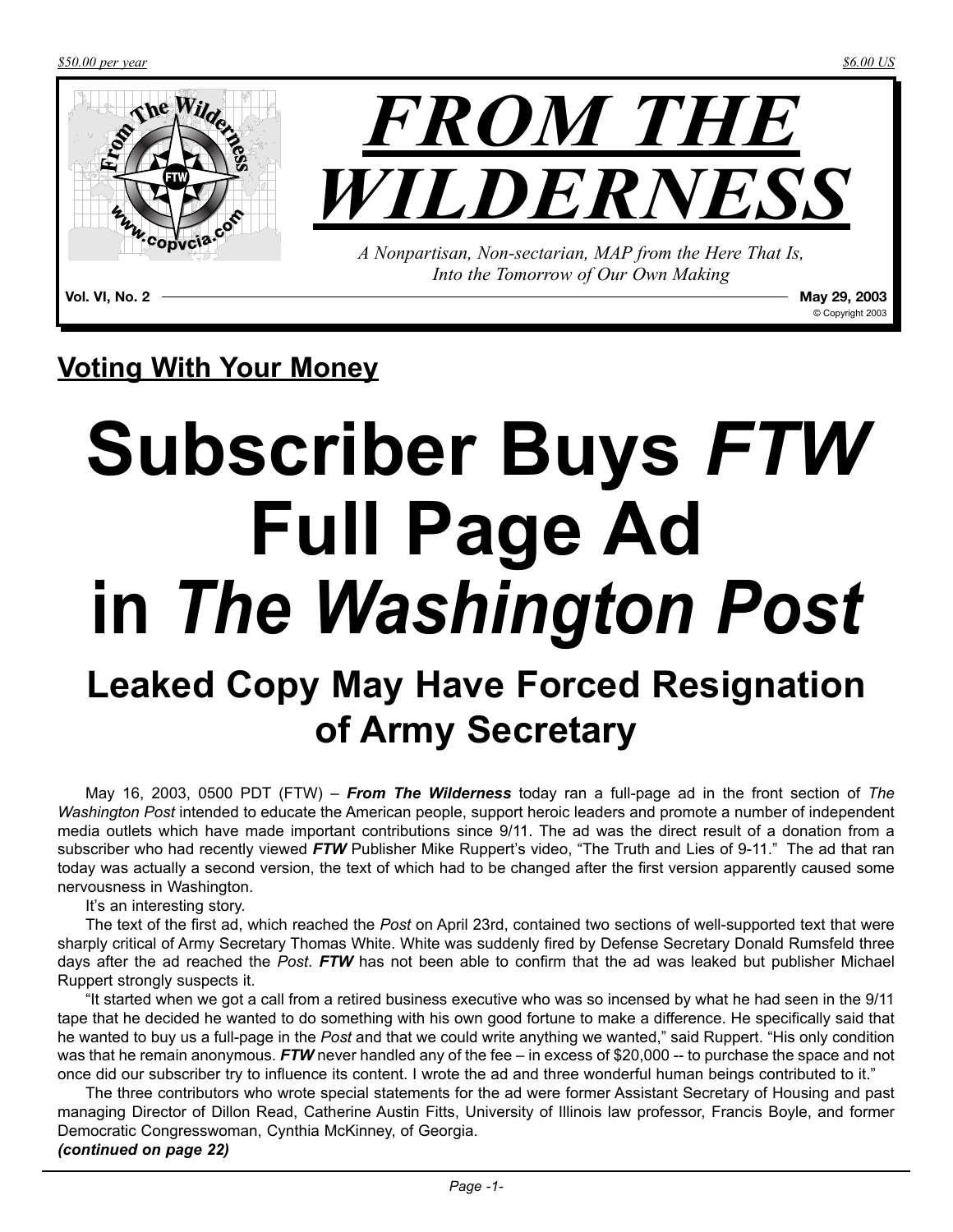## *FTW Ad Campaign*

## **Goal: \$100,000**



(donations received)

**Put this ad in the TOP 12 Newspapers in the U.S.A.**

### **Help reach more than 40 MILLION AMERICANS and People Worldwide.**

*See page 13 for details!*

### *From The Wilderness*

Michael C. Ruppert Publisher/Editor

Contributing Editor--------------- Peter Dale Scott, Ph.D. Contributing Editor – Energy ---------- Dale Allen Pfeiffer Office of Public Affairs---------------------- Michael Leon

*From The Wilderness* is published eleven times annually. Subscriptions are \$50 (US) for 12 issues.

#### *From The Wilderness*

P.O. Box 6061- 350, Sherman Oaks, CA 91413 [www.copvcia.com](http://www.copvcia.com) editorial: editor@copvcia.com subscriptions and customer service: service@copvcia.com

(818) 788-8791 \* (818) 981-2847 fax

### **TABLE of CONTENTS**

| Subscriber Buys FTW Full Page Ad in            |  |
|------------------------------------------------|--|
| Combining Biological and Economic Warfare  3   |  |
|                                                |  |
| The FTW Ad (2-page version)  15-16             |  |
| Saudi Arabia, West Africa -- Next Stops in the |  |

© Copyright 2003, Michael C. Ruppert and From The Wilderness Publications, www.copvcia.com. All Rights Reserved.

#### **REPRINT POLICY**

Any story, originally published in From The Wilderness, more than thirty days old may be reprinted in its entirety, non-commercially, if, and only if, the author's name remains attached and the following statement appears:

"Reprinted with permission, Michael C. Ruppert and From The Wilderness Publications, www.copvcia.com, P.O. Box 6061-350, Sherman Oaks, CA, 91413. 818-788-8791. *FTW* is published monthly, annual subscriptions are \$50 per year."

THIS WAIVER DOES NOT APPLY TO PUBLICATION OF NEW BOOKS.

For reprint permission for "for profit" publication, please contact Michael Leon. For Terms and Conditions on subscriptions and the *From The Wilderness* website, please see our website at: www.fromthewilderness.com or send a self-addressed stamped envelope with the request to the above address.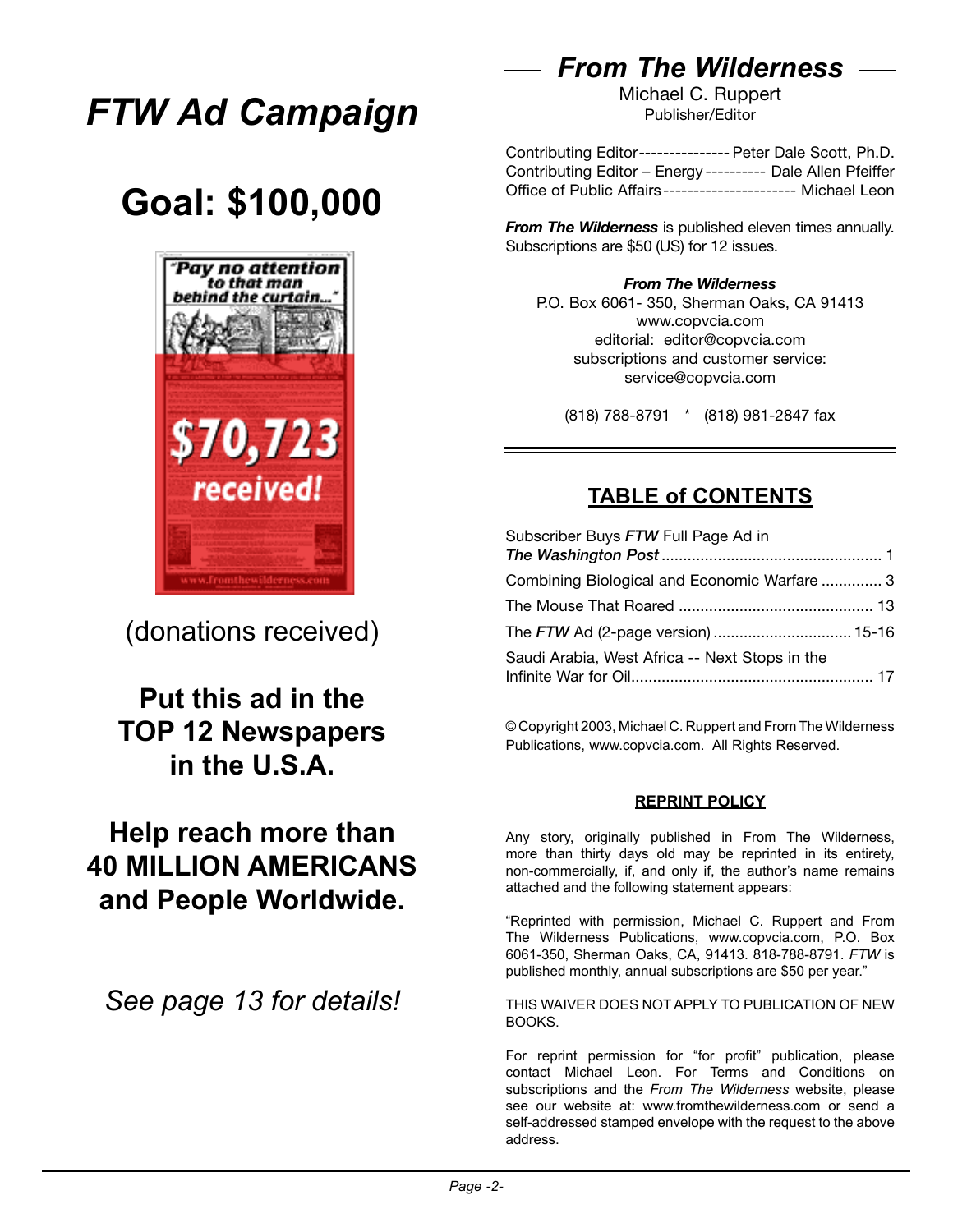### • **The 9/11 Biowarfare Trail Lengthens**

## **Combining Biological and Economic Warfare**

#### **by Michael C. Ruppert and Wayne Madsen**

[For more than a year and a half *FTW* has been examining the relationships between these developments:

• The attacks of 9/11;

• Biowarfare, starting with the anthrax attacks of 2001, later proven to have used a strain of the disease developed by the CIA;

• The mysterious deaths of as many as 15 world-class microbiologists specializing in infectious diseases and DNA sequencing since 9/11;

• The rush to enact unwarranted, draconian, public health measures including MEHPA, The Patriot Act, and the Homeland Security Act which have violated the constitution and given the government the right to forcibly vaccinate or quarantine American citizens and to confiscate property without due process;

• The documentary record of US, Israeli, and South African attempts to develop gene-specific bioweapons; and,

The reality that an irreversible peak and decline in global oil and gas production would cause a massive overshoot of population that could not be fed or managed with rapidly disappearing, non-renewable, energy supplies which no amount of demand could replace. The end game of this decline would be direct competition between the United States and China, which, together are destined to consume as much as eighty per cent of the world's oil production by the middle of the century.

Back in November of 2001, I had concluded, based upon scientific data, that Peak Oil was real. It was apparent that the world's population numbers had already overshot the decline of available oil and that this was going to be increasingly difficult to conceal. Events since that time, world oil production data, and reports from *CNNHN* and the *BBC*, have proven this to be correct. I also concluded, along with several other researchers, that one possible contingency plan developed by the world's elite was consistent with an option that had been discussed by scientists looking at Peak Oil issues ten years ago – reduce the world's population by as much as 4 billion people using biological warfare. Reduction to 2 billion represents sustainable food production levels demonstrated before petroleum energy and natural gas (ammonia) changed agriculture. I mentioned this likelihood in my first post-9/11 lecture at Portland State University in November of 2001. That was before most of the above events had taken place or were even known.

With much of my earlier research having since been validated, it is fair to ask if the SARS virus fits into this scenario. The answer is that it does and it doesn't. It is becoming clear that economic and military stresses caused as nations position themselves for the end of the age of oil raise the possibility of a global conflict which could be just as deadly as the energy famine itself. In other words, competition for energy might be as destructive as not having enough. Full public acknowledgement by the markets of the reality of Peak Oil could produce chaos long before shortages become acute. So one requirement that must be addressed in the "management" of Peak Oil is how to reduce demand and weaken the competition without disclosing the underlying issue.

In this role, SARS fits the bill perfectly because it has successfully terrified much of the world's population, weakened the Chinese economy and set the stage for more deadly diseases while avoiding the real issue. SARS serves the role of something long-practiced in covert operations and warfare – a dry run on serious population reduction and management. Ultimately something will give. And ultimately – as people begin to starve – population issues will have to be addressed, both in terms of number and in terms of maintaining order. SARS, while most likely not the agent envisioned by some scientists as the "big one," conveniently serves the dual purpose of conditioning populations for the time when forced vaccinations may accomplish the task or when they will be told to surrender all personal liberties as a more deadly disease occupies the stage.

But to think of SARS only in that context is to miss a great many other "side effects" of the disease, not the least of which is the fact that it forces China to accept western medical and business practices favored by globalized financial interests and the western pharmaceutical industry. It also strengthens the political clout of China's new leader, Hu Jintao, as he is forced to respond decisively.

As I have noted many times, US-Chinese relationships are a double-edged sword. While China will ultimately become the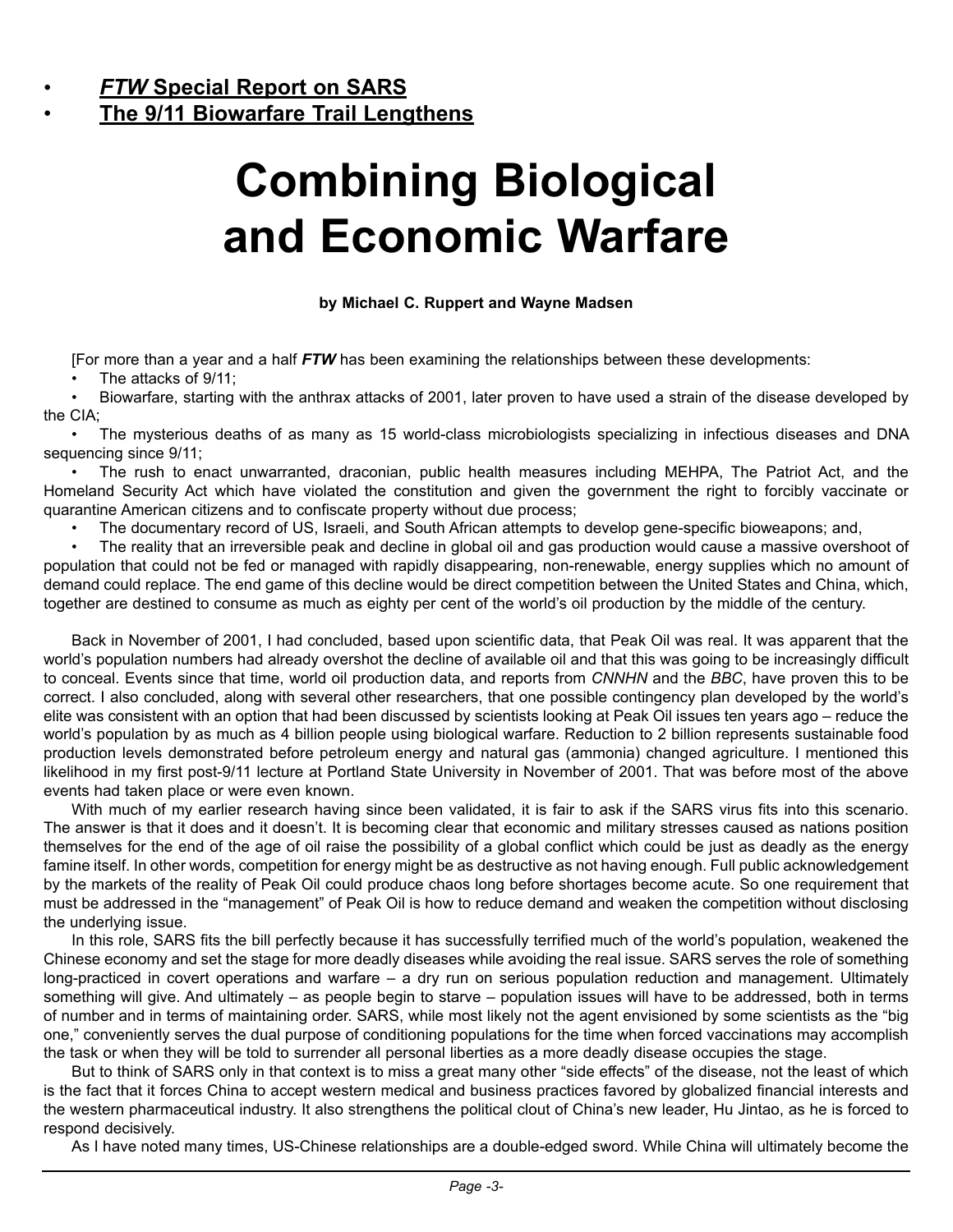US's main competitor for energy, capitalism demands debt, growth and increased sales to avoid collapse. China has long been recognized as the last great market for capitalist expansion. China is the market that US corporations like Motorola, Microsoft, GM, IBM, Intel, AIG, and the pharmaceutical companies need to sustain growth, support share prices, and pay dividends. While SARS appears to be hurting the short-term interests of some American corporations, it may ultimately prove to be a bonanza for the WTO, the World Bank, and the financial engines that can use debt and "transparency" to shift some of the west's economic weakness by lending dollars and compelling China to adopt western practices.

The questions then are whether SARS is manmade and is it man used. The answers, especially considering the US's history of engineering bioweapons, and some very pronounced links to 9/11, are not reassuring. And there are lingering questions of the connections between SARS and the research work of the recently deceased microbiologists.

To access *FTW*'s previous reporting on these issues please visit:

http://www.fromthewilderness.com/free/ww3/index.html and look under the headings of Oil, Biowarfare and Civil Liberties. – MCR]

May 09, 2003, 1900 PDT (FTW) – Strong circumstantial evidence is mounting that the Bush administration may be engaging in a new form of warfare: bio-economic attacks against countries that either opposed the US war on Iraq or are showing signs of surpassing the United States in economic vitality and growth. Ascendancy on the global stage now would provide any nation or group of nations with the ability to successfully compete for rapidly diminishing supplies of oil and natural gas where no viable replacement energy regime has been offered or implemented. With China's robust economy reeling and Chinese prestige suffering as a result of admitted "mishandling" of the disease, the economic impacts of SARS are hard to miss. Indeed, *The Wall Street Journal*'s web site lists 57 SARS-related stories in the 5 day period starting on May 1, 2003.

But SARS, riding on the back of unprecedented media saturation for a disease that has killed fewer people than influenza will this year, is also furthering a number of other agendas which have become prominent since the attacks of Sept. 11, 2001. A Google news search revealed that more than 19,800 stories from recognized news outlets have been published on the disease in less than two months (330 a day) and that several hundred thousand SARS entries are available on the internet from all sources.

Perhaps the most important, yet unexplained, fact about the appearance of SARS is the unquestioned reality that it is a coronavirus with a unique RNA sequence that is not directly related to known human or animal viruses. In other words, SARS is very possibly man made. Yet, in all the press coverage from major media outlets, we have not seen that question asked or addressed once.

#### **Reason to Be Suspicious**

Given the fact that the Bush administration used forged documents and falsified data to justify the Iraqi invasion, that Prime Minister Tony Blair relied upon intelligence plagiarized from an outdated graduate research paper, and that entities like the US Geological Survey and the Energy Information Administration have routinely misled the public about actual oil reserves, there is reason to be suspicious. In a climate where corporate books are cooked to boost share values and the Department of Defense acknowledges that it has "misplaced" more than \$3 trillion, how can we rely totally on SARS diagnoses offered by medical research interests, the Centers for Disease Control (CDC), media outlets, or governments which benefit from the obvious hysteria?

#### **CHINA – THE NUMBER ONE PRIORITY**

There are three reasons why China is the US's number-one geostrategic concern. First, within the next decade, China and the United States will be the largest users and competitors for the world's rapidly diminishing oil reserves. Both the US and China will be importing as much as 80-90% of their oil within the next twenty years and together – in order to sustain their economies – will be using as much as 60-70% of all the oil that is produced globally. Second, China vehemently opposed the US invasion of Iraq. Third, the expanding Chinese economy and China's stranglehold on the US trade deficit has placed China in a position to challenge the US for global economic supremacy.

The first SARS case appeared almost at the same time that Western financial institutions were forecasting a record growth in China's gross domestic product of between 7.5 and 7.6 percent. They also appeared just before the US invasion of Iraq which China opposed. According to Beijing Mayor, Dr. Jiang Yangyong, the first case of SARS was reported on March 1, 2003, when an elderly man was admitted to a Beijing military hospital with the disease. At this time, China had openly opposed the US invasion of Iraq and the military invasion itself was scheduled to commence in eighteen days.

The outbreak reportedly was covered up in order to avoid any disruption of the Chinese National People's Congress which began in Beijing on March 5. When the disease began spreading and Chinese officials finally scurried to deal with the virus, the economic cost to mainland China had become devastating -- \$2.2 billion according to the *Far Eastern Economic Review*. SARS also cost Hong Kong an additional \$1.7 billion. The first public reports of the SARS virus appeared in press stories on March 19th. The US invasion of Iraq began on March 19.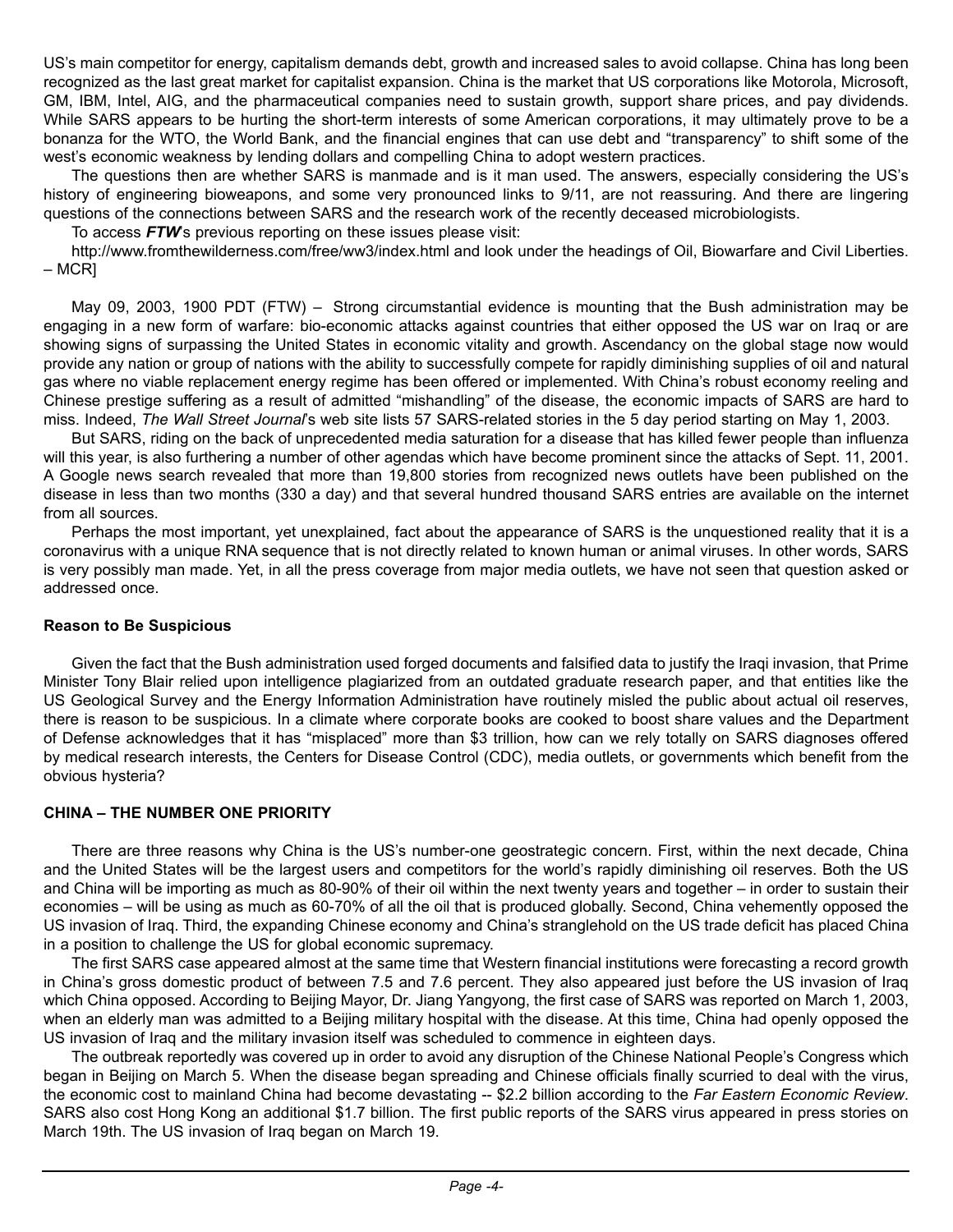China had been outshining the US in the eyes of the non-aligned world. For the Bush administration, in the middle of America's worst economic downturn in ten years and spending billions on the war against Iraq, the idea of a booming Chinese economy did not sit well. China was also in the final stages of planning its first manned space launch at a time when the United States had lost its second space shuttle due to incompetence. The contrast between an economically vitalized China and a United States caught in the malaise of recession, war, and technological failure could not have been more apparent.

#### **Hitting China in the Pocketbook**

A look at a series of stories in *The Wall Street Journal* shows the economic damage done to China, and also that the economic impact of the disease is mutating perhaps as quickly as the virus itself.

On April 21, 2003, in a story headlined, "China Economy to Slow as SARS Takes Toll," the *Journal* described the heavy economic toll the disease was taking and observed, "But the weekend news unnerved many Chinese. Wang Haibo, a boisterous 27-year-old accountant carrying a bag full of disinfectant bottles for her office said she and her co-workers planned to lobby their bosses for a month off, even without pay." That sounds like a perfect 10 from the CIA's intended results of bioweapons as psychological terror tools.

Two days later, the *Journal* reported on the ripple effects of SARS in a story headlined, "Foreign-Investment Worries Grow in China as SARS Impact Spreads." By this point, the impact on foreign companies – especially those with heavy capital investment like Nissan -- was being felt around the world. The story reported, "DBS Bank economist Chris Leung said indirect economic losses could be large, especially if foreign direct investment inflow into China were to decelerate sharply."

On the 25th, the *Journal* headlined one of its stories, "SARS send tremors through world economy." That story said, "A report that top Japanese car maker Toyota Motor Corp plans to withdraw most of its Japanese staff and their families from Beijing deepened the gloom…

"…global commerce would be shaken if trading giant China was severely hurt by the crisis."

Five days later the *Journal* was reporting that the crisis had become so severe, with so many corporations threatening to cut back operations, that it was threatening the stability of the regime. The heat on the new Chinese Premier, Hu Jintao, was being turned up. "'If the impact of the epidemic is to either slow down or collapse the high rates of economic growth [even for a quarter] or to begin to turn the psychological climate sour, in terms of the seeming invincibility of China… grave social and political consequence could follow,' says [UC Professor Orville] Mr. Schell."

The story concluded by noting that the crisis was compelling China to institute reforms that were appealing to the World Trade Organization and that,

*"SARS could be Mr. Hu's Sept. 11. Successful handling of the crisis would leave him in a stronger position both to push his domestic agenda to aid the disadvantaged and to diminish rivals. Among the losers would be his predecessor, Jiang Zemin, who heads the military, whose hospitals were concealing hundreds of SARS patients in the Beijing coverup. Failure to contain SARS could open the way for a challenge to Mr. Hu's leadership."*

Just a day later, on May 1st, the *Journal* was making Wall Street's position clear. In a Commentary headlined, "SARS Playing Into Beijing's Hands," Bruce Gilley wrote that Hu was handling the crisis well, consolidating power and that:

*"Nor do the benefits to the new leadership from the SARS crisis necessarily stop there. In the weeks and months*  to come, it is quite conceivable that international financial institutions like the World Bank and UNDP may consider *increasing lending to China to help it avoid such problems in future…*

*"All this for a death toll in China and Hong Kong which is less than that on the roads in a given day or in the factories in a given week."*

The very next day the headline story was, "SARS Outbreak Doesn't Take Long-Term Luster Off China." That story quoted a GM spokesperson as confirming that GM invests hundreds of millions of dollars in China every year and that it was building plants, or investing in other companies that were building plants, to manufacture autos. China's demand for automobiles is unnerving. It realized a 50% increase in vehicle sales in 2002 alone.

By the 6th of May the *AP* was reporting that SARS was still a threat to China's communist system, that the disease had not yet peaked, and that the disease could just as easily topple Hu as empower him. The implications from all these stories seem to be that protecting foreign investment in China by making Chinese practices conform to WTO wishes would be the critical factor, and, that an imploded Chinese economy would be the most certain guarantee of Hu's demise. On the other hand Hu's cooperation with Western financial needs might guarantee his success.

But the game is not without its risks. Economic analyst Marshall Auerback observed in The Prudent Bear on May 6:

*"SARS was just the last thing a teetering global economy needed at this point. The U.S. and world economy has generally been weaker this year than the consensus expected… A combination of deteriorating domestic fundamentals, coupled with the exogenous shocks engendered by the Iraqi war aftermath and the SARS epidemic, are beginning to change overseas' perceptions, refocusing attention on the increasingly tenuous nature of America's economic prosperity."*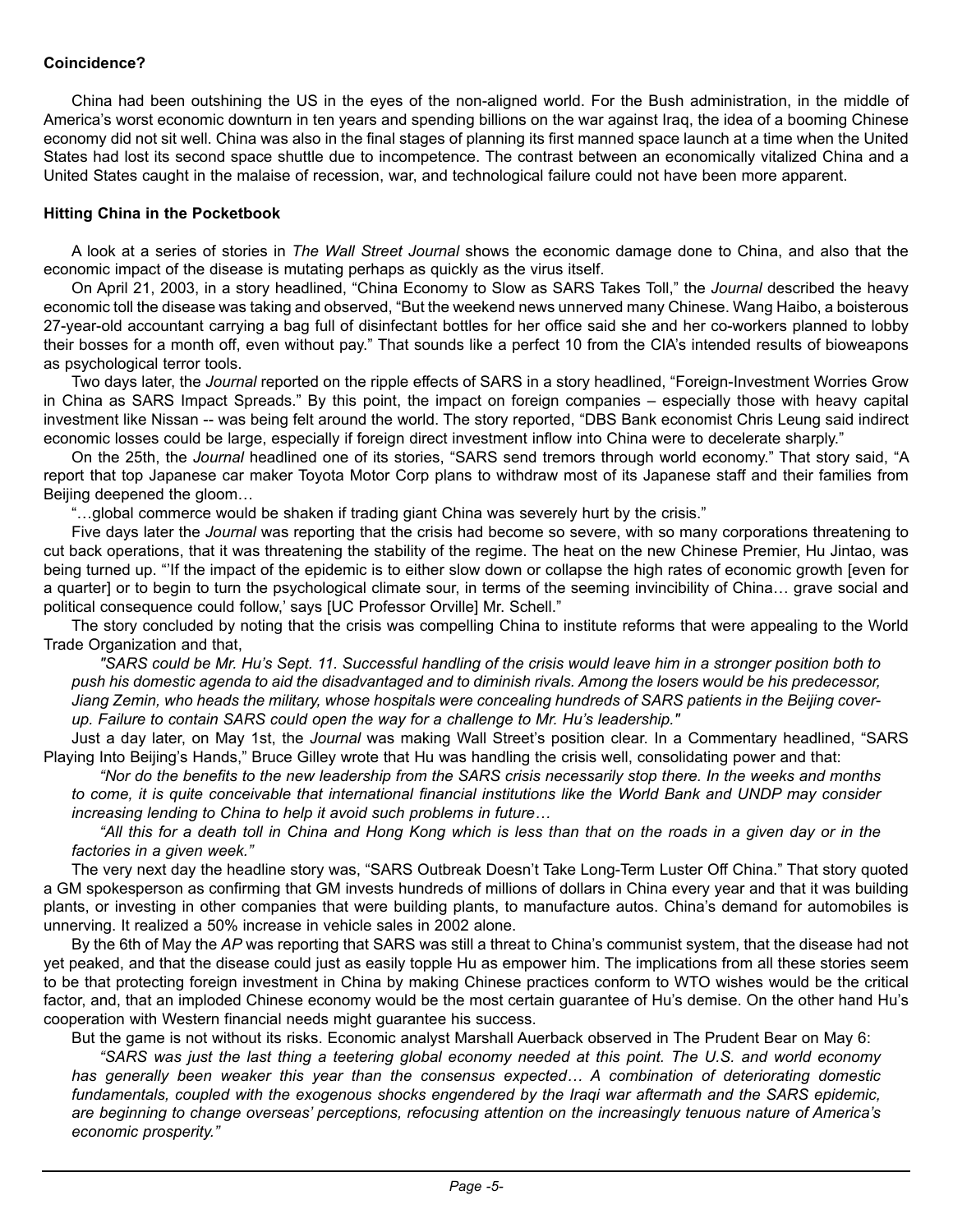And yet the message to China about how to solve the crisis was being made unmistakably clear. It was repeated by Morgan Stanley's Stephen Roach, writing in *The Global Economic Forum* on May 5 when he observed:

*"The new leadership fully recognizes the risk that SARS could turn into globalization's first epidemic. No nation*  has more at stake in globalization than China. As such, a rethinking of China's global role may well be central to the *initiatives that are being taken on SARS."… To the extent that this response reflects a new adaptability, transparency, and 'globality,' the long-run case for China may well be strengthened as a result. SARS is an admittedly painful wakeup call. But China has awakened."* 

One sign of that awakening was that on May 6, as reported by *Agence France Presse*, China announced that it had contracted with a Swedish firm, Isconova, to develop a vaccine for SARS. Isconova's background has been in the development of veterinary vaccines and company officials have indicated that a practical vaccine is probably two years away. Can the pharmaceutical companies be far behind?

#### **The Rest of Asia and Canada**

The economies of Singapore, Indonesia, and Malaysia have also been extremely hard hit by SARS, yet their plight has been only marginally discussed in the American press. Even though SARS has not made a forceful appearance in these countries (as of May 5 Indonesia has reported two cases and Malaysia six) the US has little or no reason to feel sympathy for these countries. Indonesia has the largest Muslim population in the world. Malaysia, also a Muslim nation, has been an economic pioneer, neatly avoiding the globalist traps of the IMF and the World Bank while pioneering in technology and industrial growth. Perhaps more importantly, with their large populations and increasingly industrialized economies, the projected energy demands – especially for oil – in these two countries puts them squarely in competition with the two gluttons at the world energy table, the US and China.

With that in mind, it is doubtful if either the US or China – unless China finds it in its geostrategic interests to save its access to large Indonesian gas reserves – will lift a finger to help with SARS in the rest of the region.

Canadian officials have moved swiftly and efficiently to respond to the SARS threat and they have effectively prevented a contemplated move by the World Health Organization to issue a travel advisory urging travelers to avoid Toronto that would have devastated the city. Recent reports reveal that occurrences of the disease in Canada are decreasing and American media attention paid to SARS cases there has been decreasing both in frequency and in scope. The less press coverage, the lower the hysteria and the smaller the hit taken by business.

But, as *FTW* noted in our October 2000 report on the RCMP's US investigation of stolen PROMIS software, used by both intelligence agencies and financial institutions, Canada remains an easily punished US stepchild that, in spite of taking occasional courageous positions opposed to outrageous US policies, can be brought into line and muzzled. I have seen no public criticism of US policies in Iraq from Canada since the SARS outbreak was first reported.

SARS has appeared and behaved on the world stage exactly as one would expect an economic weapon to behave. All warfare has its risks for both sides but the effects of SARS have proven to be of very timely and very specific benefit to the United States. Is there reason to believe that it was manufactured for this purpose or that it is being used in that manner?

#### **CIVIL LIBERTIES IN THE US**

Inside the US, SARS has resulted in the first moves taken under provisions of the Homeland Security Act and the Public Health Service Act to invoke new emergency powers giving the federal government the right to forcibly quarantine anyone in the country suspected of having the disease. An *AP* story on April 4, disclosed that President Bush "gave health officials authority to quarantine Americans sick with the highly contagious virus, though officials had no immediate plans to use the emergency powers."

The telling phrase "emergency powers" indicates that the order signed by Bush was an invocation of new powers conveyed under the Homeland Security Act which pertain to and interface with the Public Health Service Act. These are the powers which, according to some lawmakers like Congressman Ron Paul of Texas, now enable the government to vaccinate or quarantine people against their will, charge them with criminal offenses for refusal to cooperate, and seize or condemn their property without due process.

Interestingly, Executive Order 13295 announcing Bush's decision has not been posted to the White House web site as of this writing as are all other executive orders. In that order SARS is added to the list of diseases for which the Secretary of Health and Human Services may institute forced quarantines. The list includes: Cholera; Diphtheria; Infectious Tuberculosis; Plague; Smallpox; Yellow Fever; and Viral Hemorrhagic Fevers (Lassa, Marburg, Ebola, Crimean-Congo, South American, and others not yet isolated or named).

But in wording that appears to be intentionally vague the order states, "The Secretary [HHS], in the Secretary's discretion, shall determine whether a particular condition constitutes a communicable disease of the type specified in section 1 of this order."

Under this definition quarantine could conceivably be ordered for people who have SARS-like symptoms but have not been proven to have the disease itself. That is to say that people could be quarantined for a common cold or the flu.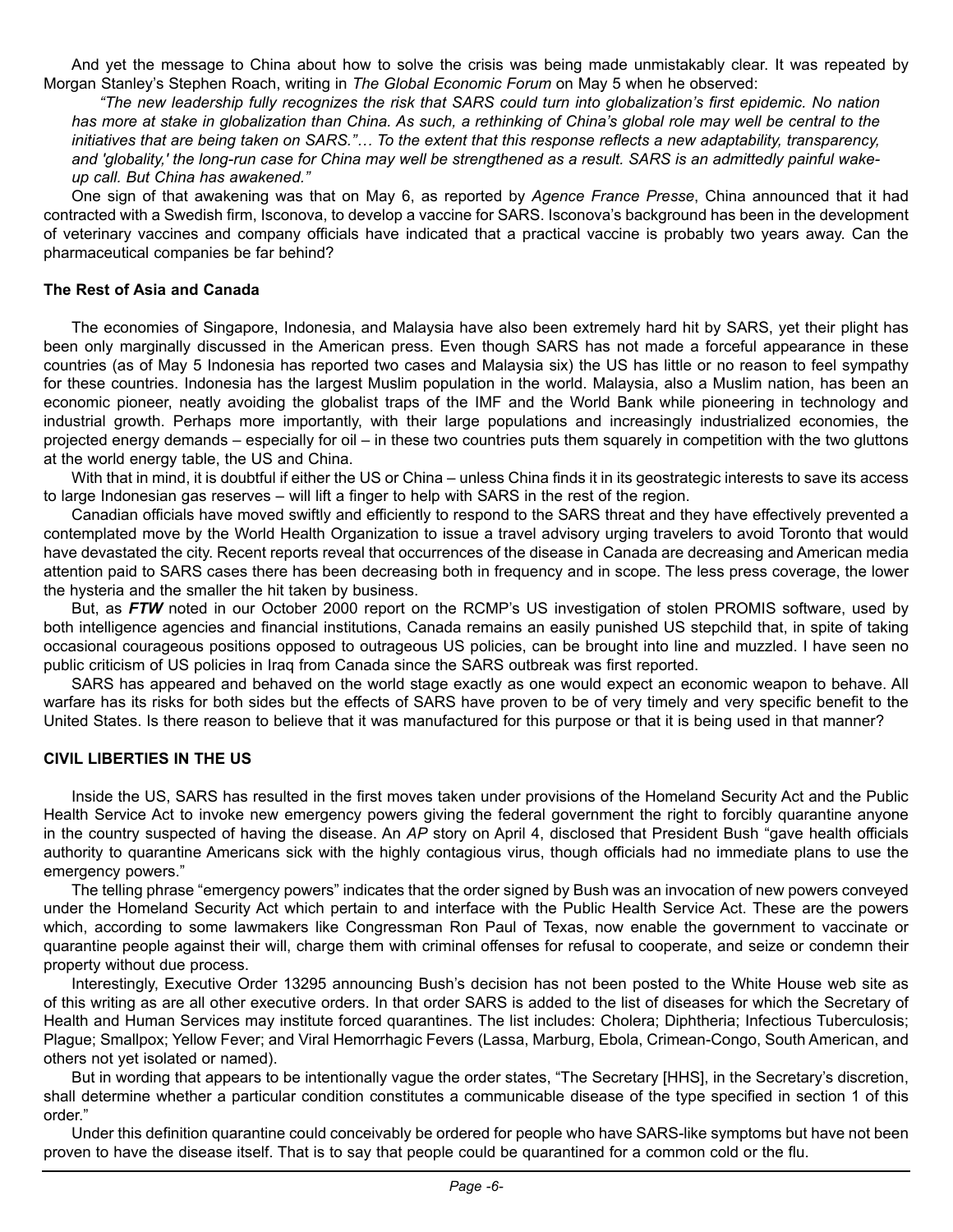It is important to note a legal distinction which says that quarantines are measures applied to people who have been exposed to a disease and isolation describes those measures taken with people who are confirmed to have a disease.

The April 4 *AP* story went on to note, "[Bush's] executive order adds SARS to the list of diseases for which health authorities have the authority to involuntarily hold Americans, the first time a disease has been added to the list in two decades."

On May 5, *Reuters* reported that the White House, with strong support from congress, was preparing a national disease reporting and tracking system that will – based upon its description – likely interface with the highly controversial Total Information Awareness program operated by the Defense Advanced Research Projects Agency (DARPA). That program, as described on a government web site, will incorporate commercial and private data bases on all Americans and will include medical records provided by medical providers and HMOs. It will also likely use the well-known PROMIS software on which *FTW* has reported extensively. (For more on PROMIS, please visit the *FTW* web site.)

On May 7, the US government approved the use of force at border checkpoints to detain arriving passengers if necessary. A *New York Times* story reported that the Department of Homeland Security has provided masks and gloves to its airport inspectors and at border crossings and specifically linked SARS issues to issues of bioterrorism and anticipated attacks.

In the meantime, media stories are constantly reinforcing the notion that more of these genetically recombined diseases are going to appear in the near future and that some of them will likely be much more deadly than SARS. This is highly effective pre-conditioning.

The net effect of the extreme publicity and the reactions provoked by this disease is apparently unjustified by the numbers of deaths caused by the disease as compared to other diseases. But the American public, and indeed the entire world, is being prepared to accept draconian measures that had not even been discussed before 9/11. A quote from *The Wall Street Journal*  bears repeating, "All this for a death toll in China and Hong Kong which is less than that on the roads in a given day or in the factories in a given week."

#### **SARS – THE BIOECONOMIC WEAPON**

Some scientific reports asserting that the Severe Acute Respiratory Syndrome (SARS) does not occur naturally have raised eyebrows among biological warfare experts. In a highly technical paper dated April 23 from the London-based Institute for Science in Society (ISIS), Dr. Mae-Wan Ho and Professor Joe Cummins offer a case that the SARS virus is a deliberately manmade virus and that critical information about the disease has been withheld from the public. They observe that no naturally occurring coronavirus is able to do what the SARS virus is doing – mutating and reproducing in different bodily environments. They also suggest that chemical footprints left by artificial genetic manipulation can help to identify "whodunit."

They write, "The complete sequence of the SARS virus is now available, confirming it as a new coronavirus unrelated to any previously known. Has genetic engineering contributed to creating it?" Later they observe:

*"If the SARS virus has arisen through recombination from a number of different viruses, then different parts of it would show different phylogenetic relationships. These relationships could be obscured somewhat by the random errors that an extensively manipulated sequence would accumulate, as the enzymes used in genetic manipulation, such as*  reverse transcriptase and other polymerases are well known to produce random errors, but the telltale signs would still *be a mosaic of conflicting phylogenetic relationships, from which its history of recombination may be constructed. This could then be compared with the kinds of genetic manipulations that have been carried out in the different laboratories around the world, preferably with the recombinants held in the laboratories."*

The full text of the article can be read at http://www.i-sis.org.uk/SAGE.php .

Aside from the scientific observations offered above, is there any reason to suspect that SARS is manmade? Some of Russia's top biological warfare experts suggest that SARS may have been created as a bio-economic weapon of mass destruction. While Russia's motives – as a continuing opponent of US foreign policy – might be suspect, the ISIS researchers reaching the same conclusion are British. And there is a documentary record from within the US to support the conclusion that the US has both the capability and the inclination to deploy such a weapon.

Nikolai Filatov, the head of epidemiological services for Moscow, told Russia's *Gazeta* newspaper that he thought SARS was manmade. Russian Academy of Medicine member Sergei Kolesnikov agreed with his colleague. He was quoted by the *RIA-Novosti* news agency that SARS is a "cocktail" of mumps and measles. He added that such a mixture could never appear naturally.

The culpability of the United States government in the SARS outbreak, therefore, must be seriously considered.

Official sources suggest that somehow two different organisms naturally shared genes to produce SARS. The same official explanation has been given as the origin of AIDS and that controversy is still raging as a growing body of evidence indicates that AIDS too is a product of US biowarfare research.

Other researchers and biomedical researchers opt for a different viewpoint. They, like Jon Rappoport, who has spent 15 years investigating AIDS-related issues, conclude that what we are witnessing is "science by press conference" rather than science by peer review and open research.

Indeed, many are quick to point out that the symptoms of SARS are indistinguishable from influenza (a far more deadly disease) or even the common cold. Usually reserved news organizations are noting incongruous developments connected to SARS, both in the timing and location of its occurrence and in the lopsided and near hysterical reactions to the disease which,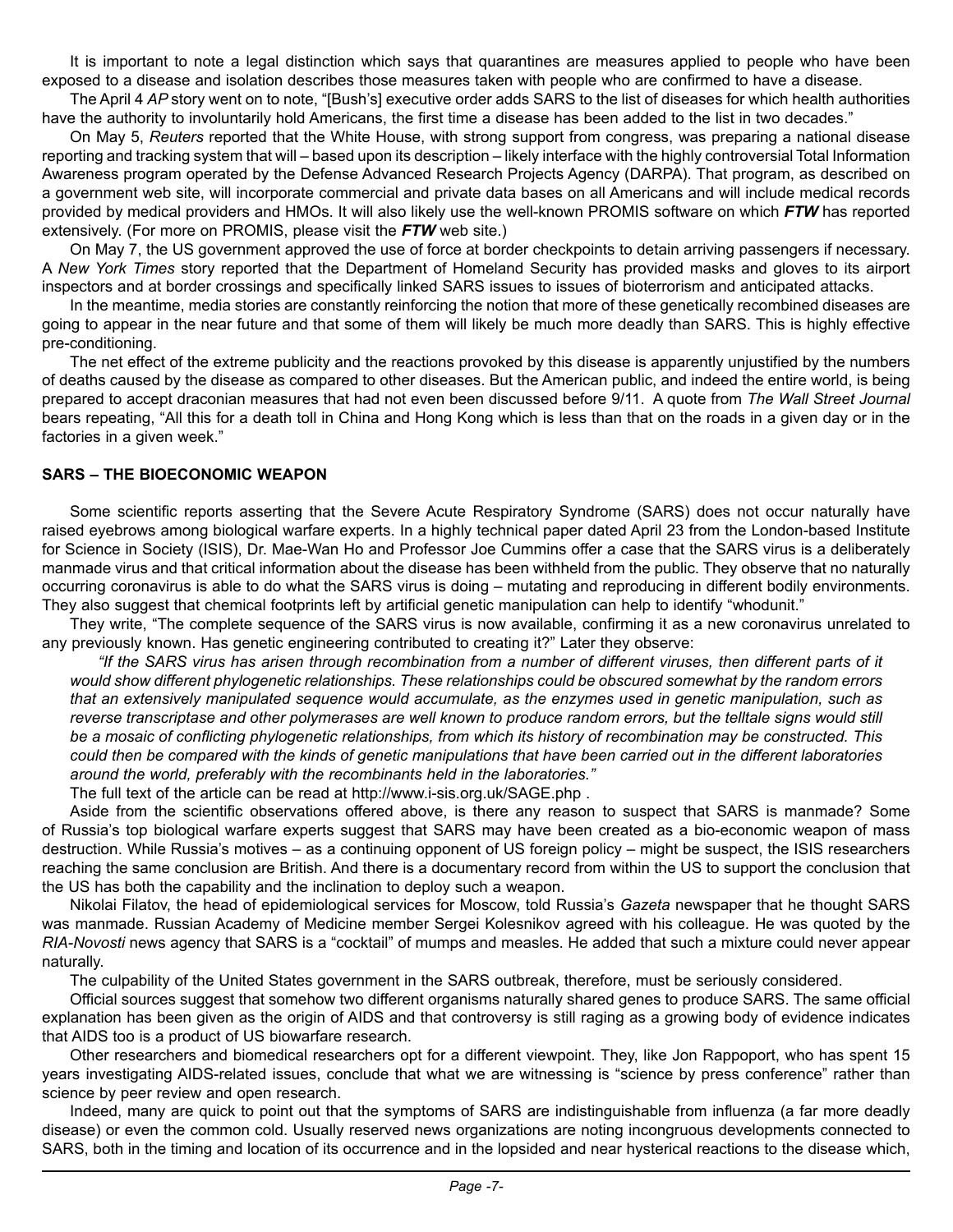obviously, have been overplayed by the media itself. In short, absent peer-reviewed science, those charged with diagnosing and identifying the virus might be conveniently labeling a wide variety of organisms as SARS to suit their own interests; be they research grants, drug sales, or economic warfare.

In some parts of the world, people are being forcibly quarantined with no further testing after having their temperature taken, and, no doubt, many cases of common colds or flu are being misdiagnosed. Yet as those inflated numbers of possible or misdiagnosed cases are presented to the public, the damage is done. Deadlier diseases do not usually prompt the reactions seen with SARS. In fact the hysteria around SARS has grown so extreme in some parts of the world that people have been murdered because of it. On April 25, the Philippine news service *ABS* reported that a fisherman, afraid of contracting SARS, had shot and killed a man for sneezing near him. On May 6, 2003, the University of California announced that it would not accept students from Asian countries into its summer sessions. Russia is contemplating closing its border with China. The Women's World Cup of Soccer has been moved out of China.

Could SARS be both manmade *and* man-manipulated? This is a possibility that cannot be excluded. There may even be a connection in the mysterious deaths of as many as 15 world-class microbiologists.

The SARS virus fits the textbook pattern of intended uses for bioweapons. Only the US, Russia, Israel and South Africa (under apartheid) have been known to seriously pursue such weapons or have demonstrated any serious work in that arena. Since the US has derived the most economic and political benefit from the epidemic it is reasonable to ask if the CIA has done this kind of thing before.

#### **THE RECORD**

There is a thick record of CIA-run operations like those that would have been required to implement SARS as a weapon. Some have even employed diseases similar to SARS. And some of these lead ominously to an FBI "person of interest" in the 2001 anthrax cases - Mark Hatfill.

The use of bio-economic warfare as a weapon was first suggested by Dr. Edgar J. DaSilva, the Director for the Division of Life Sciences of the UN Educational, Scientific, and Cultural Organization (UNESCO). DaSilva stated in a 1999 article in *The Electronic Journal of Biotechnology* that bio-economic warfare - "the undermining and destruction of economic progress and stability" - can be traced to "the development and use of biological agents against economic targets such as crops, livestock and ecosystems." DaSilva also noted that bio-economic warfare can often be perceived by the public as naturally-occurring because "such warfare can always be carried out under the pretexts that such traumatic occurrences are the result of natural circumstances that lead to outbreaks of diseases and disasters of either endemic or epidemic proportions." [Emphasis added]

The United States, particularly the Central Intelligence Agency - through its joint efforts with the U.S. Army's biological warfare laboratory at Fort Detrick, Maryland - has pioneered the field of bio-economic warfare. In the 1970s, the CIA directed a bio-economic warfare campaign against Cuba. In his book, *Biological Warfare in the 21st Century*, author Malcolm Dando describes the Cuba campaign as involving the use of blue mold against the nation's tobacco crop, cane smut against the sugar crop, African swine fever (a relative of SARS) against the livestock population, and a hemorrhagic strain of Dengue fever against the human population. These attacks were designed to destabilize Cuba's agriculturally based economy. The Cuba operations were conducted after President Richard Nixon, in a 1969 Executive Order, banned the use of biological warfare agents. Nixon's order and his 1972 signing of the Biological and Toxic Weapons Convention with Britain and the Soviet Union (which outlawed bio-weapons) have been systematically ignored by the CIA and Pentagon.

There have been anomalous outbreaks of the Crimean-Congo Hemorrhagic Fever (CCHF) – a cousin of the hemorrhagic Dengue fever - in war zones in Pakistan and Afghanistan since 9/11. Perhaps more ominously however, SARS—a coronavirus —according to research found on the web site of the National Library of Medicine (http://www.nlm.nih.gov/) is also related to the most deadly disease ever to strike the human race, the 1918 flu, or, as it is commonly called, The Spanish Flu. DNA from corpses known to have died from that disease was extracted from exhumed bodies in Britain shortly after the 9/11 attacks and reported in the British press.

Thus it can be stated that clearly there is a pattern of weapons research in which SARS and SARS-related diseases either have been previously deployed or have appeared in countries known to be targets of US interests. It can also be said that SARS-like disease agents have previously been considered as weapons. Furthermore, recent research on the Spanish Flu has been conducted by personnel from the Armed Forces Institute of Pathology in Rockville, MD. [PMID: 12368314, Indexed for MEDLINE]

[For additional information on genetically engineered and gene-specific bioweapons please see:

http://www.fromthewilderness.com/members/030403\_genetic\_p1.html]

#### **America's Shady Past**

In the 1970s, a right-wing group known as the Minutemen planned on conducting a bio-terrorism campaign involving the distribution of an unknown virus in major airline terminals throughout the United States. A number of right-wing extremists, including those with ties to racist and religious zealot organizations, have found high-level jobs within the Bush administration.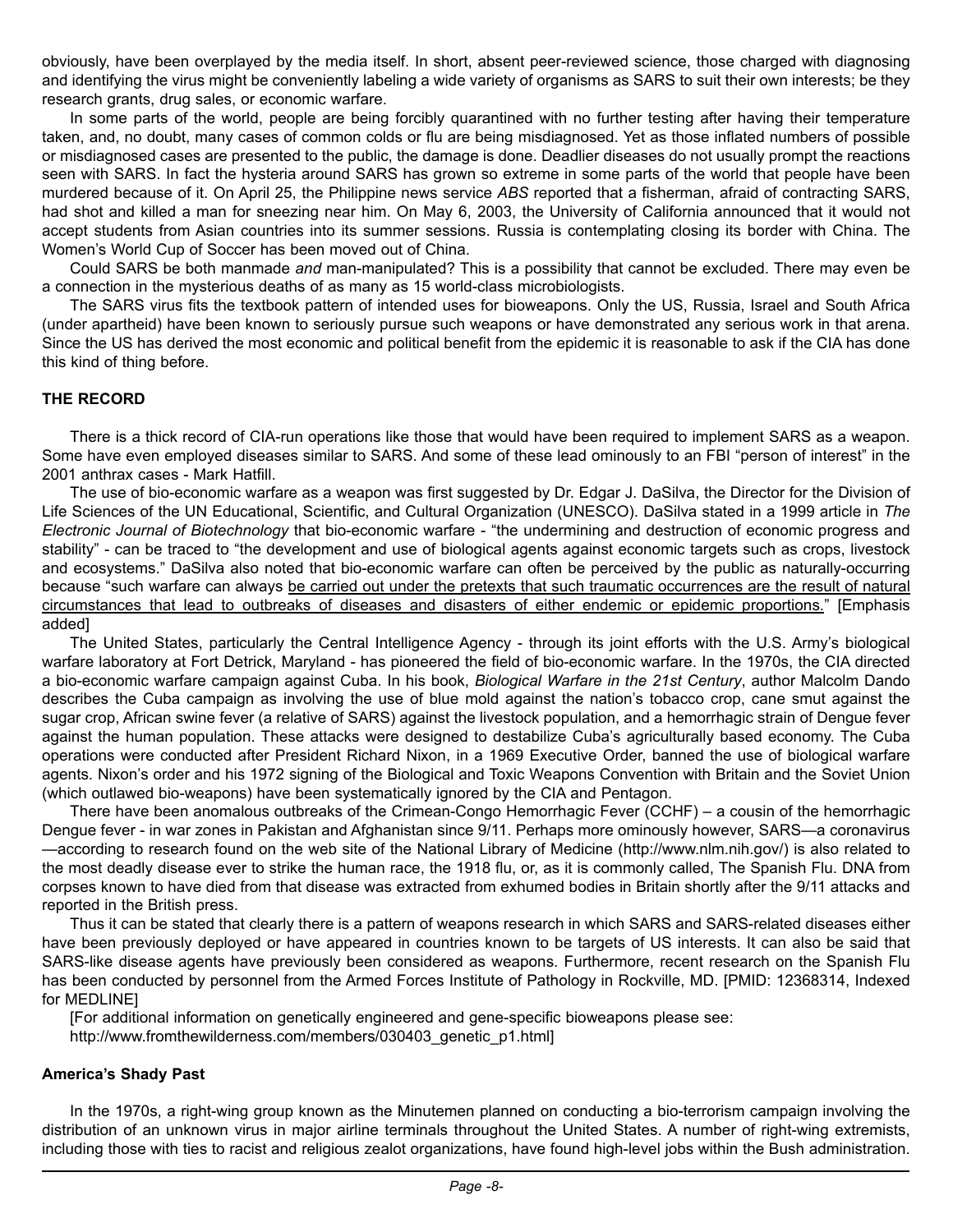The Minutemen plot was the idea of Robert DePugh, the leader of the organization, who also happened to own a veterinary drug firm called Biolab Corporation, headquartered in Norborne, Missouri. In 1972, members of an extreme right-wing group, the "Order of the Rising Sun," were arrested in Chicago after it was discovered they were going to contaminate the water supplies of Chicago, St. Louis, and other Midwestern cities with 30 to 40 kilograms of typhoid bacteria cultures. In May, 1995, Larry Wayne Harris, a member of the neo-Nazi Aryan Nations, was arrested for a probation violation when he told a police informant that he had enough anthrax to wipe out the entire population of Las Vegas. The FBI discovered that Harris's car contained several bags of a strain of anthrax that was not dangerous to humans.

#### **CIA Connections – A Death in Orange County**

Another ultra-conservative, Dr. Larry Ford, a Mormon gynecologist with the University of California at Los Angeles, maintained a close relationship with the director of South Africa's bio-weapons program, Dr. Wouter Basson. According to CourtTV.com, Ford was often accompanied on his trips to South Africa by Dr. Jerry Nilsson, a fellow Mormon and UCLA colleague. A former lab assistant of Ford's told *The New York Times* in November, 2002, that she once saw Ford carry a vial onto the plane to South Africa. She said the vial contained a deadly bacteria that could have endangered everyone on the plane had it leaked. The vial was turned over to a South African official.

In another incident related to Ford, two FBI informants reportedly attended a 1986 meeting in South Africa with South Africa's Surgeon General, Niels Knobel and Ford. The agents reported that Knobel received toxins from Ford and Nilsson. These toxins were later used in South Africa's deadly top secret bio-weapons program, code-named *Project Coast*. On February 28, 2000, James Patrick Riley, Ford's partner in the firm Biofem Pharmaceuticals, was shot and critically wounded at Biofem's Irvine, California, headquarters. After one of Ford's friends was charged in the shooting, Ford committed suicide at his Irvine home. Canisters later dug up in Ford's backyard were discovered to contain cultures of cholera, salmonella, botulism, and typhoid fever. When reports emerged that Ford worked for the CIA, FBI agent Doug Baker confirmed the story but later quickly recanted. Ford's CIA connections were reported and confirmed by a number of credible sources in a detailed report by *Court TV*'s Rachel Bell in an article on the web located at:

#### http://www.crimelibrary.com/terrorists\_spies/terrorists/larry\_ford/1.html?sect=22

An April 20, 2003, article in *The Washington Post* revealed that Don Mayes, a retired CIA officer, acted as a go-between for Daan Goosen, a former employee of Basson, and the CIA and FBI. Goosen was trying to sell the CIA and FBI a pathogen that genetically fused the genes of ordinary intestinal bacteria with those that result in the lethal gas gangrene. Some samples of the pathogen were actually shipped to the United States via the CIA in a toothpaste tube. The tube was delivered to the FBI's Key West office by Robert Zlockie, another retired CIA officer. The CIA and FBI eventually declined Goosen's offer to sell them his deadly bugs as well as his offer to work in the United States on biowar defenses. Prior to the breakdown in negotiations between Goosen and the CIA and FBI, the Pentagon set up a meeting between Goosen and Bioport, the Michigan-based firm that provides anthrax vaccines to the military. Bioport has refused to comment on reports that The Carlyle Group, a controversial international investment firm on whose board former President George H. W. Bush sits, owns shares of stock in Bioport.

The *Post* also reported that Zlockie was given a receipt on FBI letterhead acknowledging that it had taken custody of "one toothpaste tube containing one ampule of E. coli genetically coded with epsilon toxin." The tube was then sent to Fort Detrick, which concluded that Goosen's pathogen was a legacy from *Project Coast*, the same program on which Ford and Nilsson worked. Against the wishes of the CIA and Defense Department, the FBI declined to play ball with Goosen and it alerted the South African police to the fact that Goosen had attempted to sell virulent strains of bacteria and viruses to the United States. The South Africans declined to prosecute Goosen. In addition, in April, 2002, a South African court cleared Basson, Goosen's one-time boss, of 46 criminal charges, including attempted murder of anti-apartheid activists. Earlier, Basson was cleared of 15 charges, including murder and attempted murder.

#### **Steven Hatfill**

In October, 2002, the *Sunday Mirror* of Zimbabwe reported that FBI agents traveled to Zimbabwe and South Africa to examine Dr. Steven Hatfill's role during the 1970s in the Rhodesian Selous Scout's biological warfare program and South Africa's bio-war program. Hatfill, a native of Missouri who was briefly a Marine Corps reservist, emigrated to Rhodesia at a time when the United Nations and United States were imposing severe sanctions against the breakaway minority government of Ian Smith. However, Hatfill claims he served in the Army, Army Reserve, and National Guard from 1975 to 1981 at the same time that he claimed to have been in the Rhodesian military. In an article in *The American Prospect*, writer Laura Rosen postulates that Hatfill may have been a double agent, working for both the Selous Scouts and the U.S. Army Institute for Military Assistance in Fort Bragg. In fact, Hatfill reportedly bragged to his colleagues about being a double agent.

The idea that the CIA and the U.S. Special Forces could have been running Hatfill as an agent in Rhodesia is all the more troubling when considering that the Rhodesian bio-war program targeted black Zimbabwean rebels with anthrax during the 1970s. Hatfill's résumé claims he served in the South African Defense Forces after leaving Rhodesia. The FBI was particularly interested in Hatfill's work for the same *Project Coast* that involved Zlockie, Goosen and Basson. *Project Coast* included a program of experiments on applying anthrax to the gummed flaps of envelopes sent through the mail.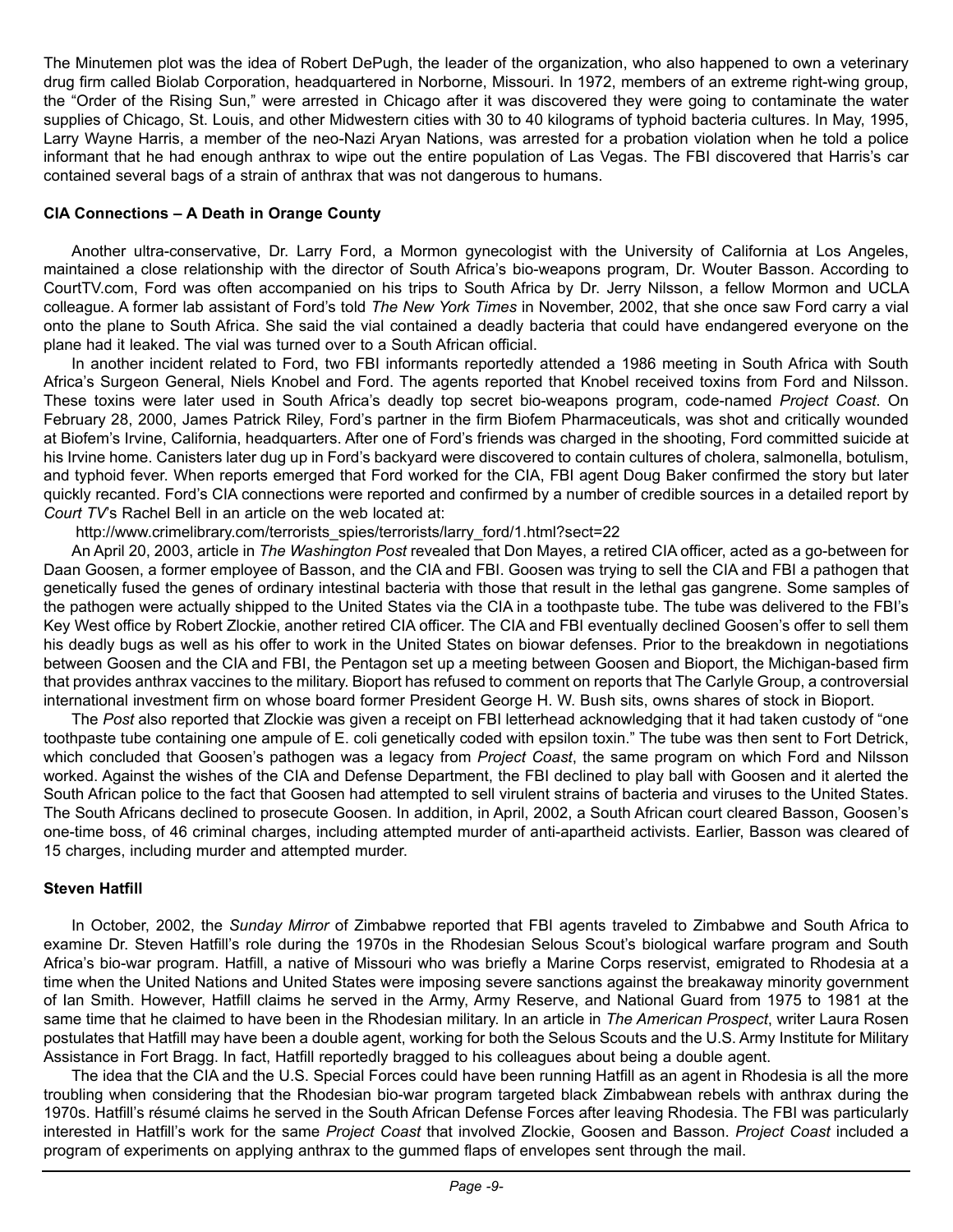In the late 1990s, Hatfill worked at Fort Detrick as a U.S. Army employee and later as a contractor for Science Applications International Corporation (SAIC), a company with a number of CIA and Pentagon classified contracts. Later, Attorney General John Ashcroft called Hatfill a "person of interest" in the investigation surrounding the 2001 anthrax mailings. Hatfill graduated from the University of Zimbabwe Medical School in 1983. In July 2002, South Africa's Daily News reported that in 1987 or early 1988, Hatfill trained elite Aquila Brigade members of neo-Nazi leader Eugene Terre'blanche's Afrikaner Weerstandsbeweging (AWB), a notorious paramilitary group.

After Hatfill was identified by the FBI as a "person of interest" in the 2001 anthrax mailings, Pat Clawson became his spokesman. According to *The Baltimore Sun*, Clawson is a close associate of Oliver North, the right-wing politician, *Fox News* reporter, talk show host, and convicted Iran-contra criminal. In fact, Clawson is a program director for North's radio show. Also coming to Hatfill's defense was *National Review* writer Joel Mowbray, a Neocon defender of the Likud government of Ariel Sharon and Bush administration policies in Iraq. Mowbray, who is quite content with Attorney General Ashcroft's anti-Arab and anti-immigrant policies, uncharacteristically criticized Ashcroft for leaks to the press about the investigation of Hatfill. Bill Kristol's *Weekly Standard* reported that much of the "evidence" against Hatfill emanated from the Jewish Defense Organization, a radical offshoot of the extreme right-wing Jewish Defense League.

After Fort Detrick and SAIC severed their ties with Hatfill, he worked for Louisiana State University's Academy of Counter-Terrorist Education, an entity that receives most of its funding from U.S. government grants, and, interestingly, SAIC which once employed him at Ft. Detrick. When Hatfill's name surfaced as a continuing "person of interest" for the FBI, LSU fired him. Ironically, during his stint at LSU, the state of Louisiana suffered a huge outbreak of West Nile virus, which, according to *New African* magazine, was one of the pathogens weaponized by South Africa's *Project Coast*, the program that the FBI was investigating for its prior links to Hatfill.

There is definitely an element involving scientists, military, intelligence, and government contractor personnel in the study, production, and distribution of biological weapons, including anthrax, gas gangrene, Dengue fever, and other pathogens. As the Neocons in the United States call for retaliation against countries that failed to support America's war on Iraq, it may be more than coincidental that SARS has broken out in China and that the virus has been transmitted to Canada – another US critic - via the busy travel routes existing between China, Hong Kong, and major Canadian cities like Toronto and Vancouver due to Canada's large Asian population.

Not only has China's economy drastically suffered but Toronto, Canada's most populous city, is facing an economic disaster. After the SARS outbreak in Canada, it was also reported that an Egyptian vessel carrying bauxite from Brazil to an Alcan aluminum plant in Saguenay, Quebec, suffered the death of its first mate from anthrax just prior to departing Brazil for Canada. The Brazilian police have reported that the man contracted anthrax when he opened up a suitcase containing the bacteria. Fortunately, Canadian authorities were alerted before the ship docked in Quebec, whose majority French-speaking population has been just as outspoken against America's war policies as their kinfolk in France.

Although the Bush administration contends that the anthrax mailings, like the hijacking of commercial planes and turning them into virtual cruise missiles, were unprecedented and a surprise, history refutes such claims. In 1988, the Foundation on Economic Trends warned that Fort Detrick and the Centers for Disease Control in Atlanta were shipping some of the "deadliest diseases known to man" through the U.S. postal system. One such shipment in 1987 from the CDC to Fort Detrick contained the Crimea-Congo virus (see above), a deadly pathogen carried by ticks. The shipment was "lost" somewhere in the main Philadelphia post office. In 1988, Postmaster General Anthony Frank banned U.S. government bio-toxin shipments through the mail after the U.S. Army said it would increase its postal shipments to its new bio-war laboratory at Utah's Dugway Proving Grounds, a facility that has the only aerosolized anthrax laboratory in the United States. The Army also wanted to ship anthrax, botulism, Q fever, and Dengue fever through the mail, a frightening idea considering a report by John Broder in The *Los Angeles Times* of June 14, 1988, that Fort Detrick was missing several pathogenic strains after the commencement of the anthrax mailings.

Considering that the CIA and Pentagon considered buying genetically-fused bacteria and viruses from South African freelance bio-war scientists and that Russian scientists now claim that SARS is a similarly genetically-fused mumps and measles pathogen, an immediate investigation of Fort Detrick's stockpiles and their points of origin should be initiated.

SARS has been reported to be mutating rapidly. This development is unclear in its implications. A *Lycos* news report from May 6 indicates that the mutations have as much chance of making the virus less deadly as they do of making it more deadly. Organisms like the coronavirus tend to adapt to keep their hosts (food sources) alive rather than killing them. The *Lycos* report also confirmed, however, the point made by Dr. Ho and Professor Cummins of ISIS. The mutations will provide investigators with a methodology to investigate the origins of the virus and establish how it came into being.

This will lead us to re-examine the mysterious deaths of as many as 15 world-class microbiologists since 9/11.

#### **DEAD MICROBIOLOGISTS**

In the five-month period from Nov. 12, 2001, through March 26, 2002, ten world-class microbiologists in different parts of the world were reported dead. Nine died of "unnatural" causes, while the cause of the tenth's death is questionable. Also on Nov. 12, DynCorp, a major government contractor for data processing, military operations, and intelligence, was awarded a \$322 million contract to develop, produce, and store vaccines for the Department of Defense. DynCorp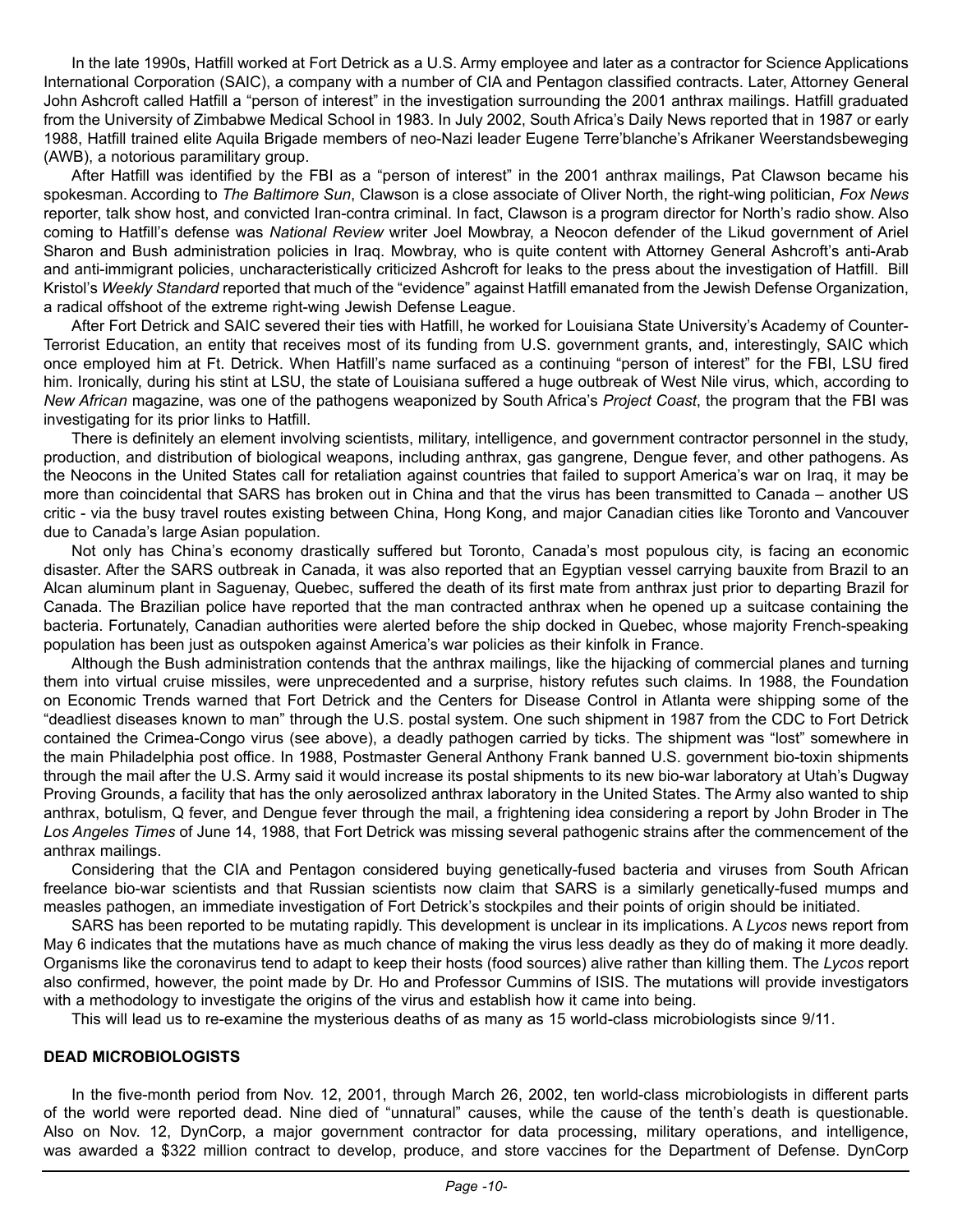and Hadron, both defense contractors connected to classified research programs on communicable diseases, also have been linked to a software program known as PROMIS, which may have been used to identify and target the victims.

In the six weeks prior to Nov. 12, two additional Israeli microbiologists were reported dead. Some believe there were as many as five more microbiologists killed in the accidental shoot down of a Russian airliner during the period, bringing the total as high as 17. These seven additional deaths, however, are not the focus of this discussion. The key deaths of interest, all of which involve world-class experts in communicable diseases and DNA sequencing (the process that would have been used to manufacture SARS) include:

- On Nov. 12, 2001 Benito Que, 52, was found comatose in the street near the laboratory where he worked at the University of Miami Medical School. He died on Dec. 6. Witnesses said that he was beaten by four men with baseball bats but a coroner's report reflected, "no evidence of foul play." He was a microbiologist specializing in oncology and hematology with experience in DNA sequencing.

- On Nov. 16, Dr. Don C. Wiley, 57, of Harvard University vanished, and his abandoned rental car was found on the Hernando de Soto Bridge outside Memphis, Tenn. His body was found on Dec. 20. The final report on Wiley's death stated that he had stopped his vehicle in a moving traffic lane on a bridge over the Mississippi river, gotten out, and suffered a rare seizure while a heavy truck passed, bouncing him into the air at the same instant that a gust of wind blew him off the bridge. Wiley was a Nobel-level award winning expert in DNA sequencing of disease organisms who also had published research papers on the swine flu – a coronavirus cousin of SARS.

- On Nov. 23, Vladimir Pasechnik, 64, was found dead in Wiltshire, England, not far from his home. Details of his death were suppressed in the major media for several weeks. Pasechnik, who had defected from the Soviet Union in the late 1980s, was the former head of all Soviet biowarfare research, including diseases like anthrax and Ebola.

- On Dec. 10, Robert Schwartz, 57, was found murdered in his rural home in Loudoun County, Va. He had been stabbed and sliced to death by his daughter's drug crazed boyfriend. Schwartz reportedly had connections to bioweapons research in Northern Virginia and well documented experience in DNA sequencing.

- On Dec, 11, Set Van Nguyen, 44, was found dead in the airlock entrance to a walk-in refrigerator in the laboratory where he worked in Victoria State, Australia. The reported cause of death, nitrogen asphyxiation, was totally inconsistent with airlock procedures as examined by experienced researchers. Though there is debate as to whether or not Nguyen was a microbiologist or a technician, it is known that the lab where he worked had just successfully crossed the DNA of mousepox and smallpox to produce a highly virulent new disease.

- On Feb. 8, Vladimir Korshunov, 56, was found dead on a Moscow street. He had been beaten to death. Korshunov had reportedly worked under Pasechnik in the Russian bioweapons program. Russian papers stated that Korshunov, head of the microbiology facility at the Russian State Medical University had developed a vaccine against bioweapons and at least one biowarfare agent.

- On Feb. 11, Ian Langford, 40, was found dead in his home in Norwich, England. He had been beaten to death. Langford had specialized in studying waste water and multiple causalities of communicable diseases. He was also an expert in tracking the geographic spread of communicable diseases.

- On Feb. 27, Tanya Holzmayer and Guyang "Matthew" Huang were the victims of a reported murder suicide in the San Francisco bay area. Both were experts in DNA sequencing. Both had focused on the development of genomic drugs to treat AIDS and cancer.

- On March 24, Dr. Steven Mostow, a veteran pilot and Associate Dean at the University of Colorado who was an expert in infectious diseases and known as "Dr. Flu" was killed in a plane crash in western Colorado.

- On March 26, British microbiologist David Wynn-Williams was killed, according to *The Telegraph* when he was caught while jogging in between two cars that were having a traffic accident. Williams was an expert on microbiology in the Antarctic ecosystem and an expert in DNA sequencing.

Even though *The New York Times* expended almost 8,000 words to refute *FTW*'s research and chalk these deaths up to coincidence on Aug. 11, 2002, there is more than ample reason to believe them to be related homicides.

The question then becomes whether there is any connection between these deaths and the creation of SARS, and if so, does this provide the key to understanding the existence and unleashing of an unnaturally occurring and artificial mutation of a corona virus. Is there reason to suspect that the murders were perpetrated in anticipation of the SARS outbreak. And finally,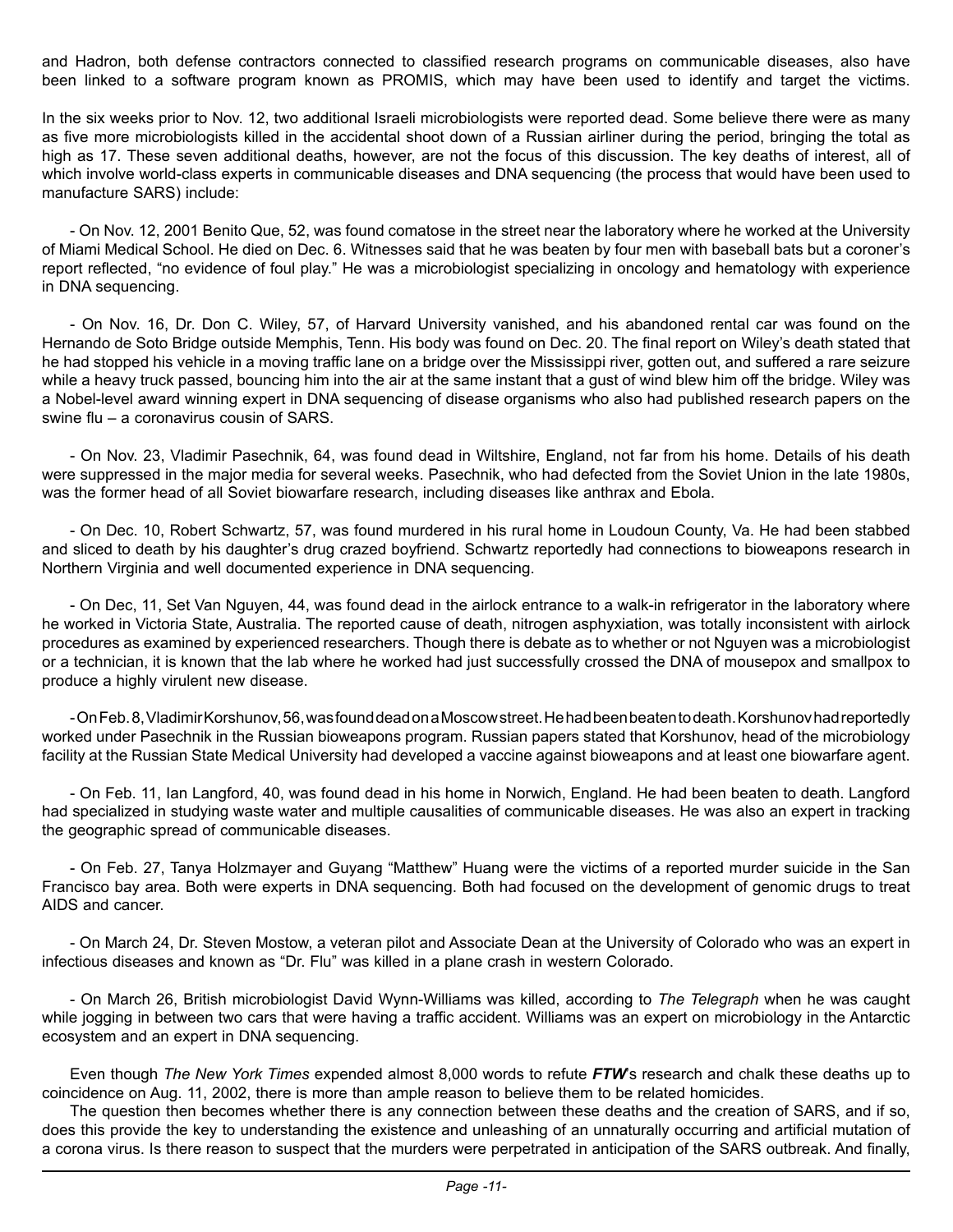the big question that must be asked is whether SARS was created as a bioweapons agent to be used to kill several billion people.

In lectures throughout 2002, *FTW* Editor Mike Ruppert was questioned as to possible motives to explain the untimely deaths of so many microbiologists with experience in DNA sequencing, communicable diseases, and biowarfare. Ruppert's answers focused on two possible motives. Scientists would have been able to deconstruct the disease agent and thus determine its origin as a manmade disease. This would have led to efforts to determine the laboratory and/or microbiologists who might have contributed a small portion in a highly compartmentalized operation in the development of a virulent, new disease. There would be a strong likelihood that any one of the participating microbiologists would have recognized their own work and come forward, exposing the deliberate creation of the organism. This scenario presents a motive in keeping with the ISIS article as detailed at the beginning of this report. Ruppert has consistently favored this scenario.

A second motive explaining the untimely deaths of these microbiologists lies in the search for a SARS cure. If the disease agent was intended as a bioweapon to kill several billion people, a quick cure would not be tolerated. Had the microbiologists not met with untimely deaths, their specialties in microbiology might have qualified them to effectuate a quick cure, something obviously unwanted by the disease's creators.

In asking these difficult questions about SARS it was quickly concluded that if it could be shown that there was a direct causal link between the deaths and SARS then SARS likely was "the big one." There would have been little reason to risk so many obvious murders and attract attention for a trial run. It became necessary to look deeper into the research histories of the dead microbiologists and to seek expert analysis.

Though there is not a clear trail linking all of the deaths to SARS, there are a great many connections which cannot be dismissed out of hand. Some of these connections are very disturbing.

N. Renay Tanner, a biomedical researcher with degrees in both biological sciences and sociomedical sciences from Columbia University and with expertise in the human rights ramifications of ideologically driven research, had already concluded that there was a great deal about SARS that was suspicious. "SARS simply doesn't fit normal epidemiological patterns. Initially my belief was that SARS was a 'socially constructed' disease that simultaneously functioned as economic retaliation and to legitimize the placement of a repressive public health infrastructure to be used at a later date."

"By 'socially constructed' we mean if it walks like a duck and coughs like a duck, we can call it SARS." Diseases ranging from the common cold to bronchial pneumonia can now be called SARS for ideological purposes. This at once permits the rush to prescribe very expensive, highly controversial, and possibly harmful drugs like AZT and Interferon as a treatment and as a means of boosting corporate profits, controlling China, and moving ahead toward an open police state in America.

But after examining the available research histories of the dead microbiologists her position evolved to encompass new information. "This is fascinating. You were right. These guys were very compartmentalized – potentially a microbiological dream team."

She continued "The best bets for work with coronaviruses are Wiley and Huang. Wiley worked with virus-building technology. Huang worked with BLAST sequences, a technology that can be used to identify genetically engineered organisms. Que worked with gene expression and inflammation. Holzmayer worked on antivirals and bacteriophages (which could produce drugs or vaccines), Nguyen worked with the now infamous mousepox team." Langford worked on disease modeling and multi-causal modeling. This would be important if one intends to obfuscate but still wants to examine or track causal factors. Wynne-Williams was an eco-biologist examining microbes under extreme conditions. Data on the research of the other microbiologists was not immediately available.

Tanner warns that we must not arrive at hasty conclusions but agreed that there was a striking convergence between the complementary research histories of the dead scientists, the expertise needed to create global bio-warfare and the timely emergence of SARS.

#### **CONCLUSIONS**

So now the possibility that SARS was manmade for bioeconomic purposes cannot be dismissed out of hand. While alarming, the convergence of the SARS outbreaks and the known research histories of many of the dead microbiologists does not justify the conclusion that SARS is a bioweapons intended to kill four billion people. But it does not rule out that possibility either.

This seemingly mutually contradictory answer is explained by the fact that some biomedical researchers interviewed by **FTW** have speculated that the "big one" will be a binary or a trinary agent that will combine either with vaccines or with other agents introduced into specific environments. It is also very possible, they say, that the "big one" could be presented or camouflaged as a mutation of the SARS virus and will not make its appearance for several years. That would explain the need to eliminate the scientists who participated in its creation, even before the more deadly disease – the one we are being told to expect – has arrived. By then, tracing the connection between the deaths and the appearance of the disease would have been more difficult.

In that light, the sudden mysterious appearance of a new SARS-like disease in Cambodia must be viewed with caution. As reported by the *Associated Press* on May 8, 2003, 7 of 392 people infected with an unidentified respiratory disease have died since that disease appeared on March 2, a day after the first reported case or SARS. Unlike SARS, symptoms of the new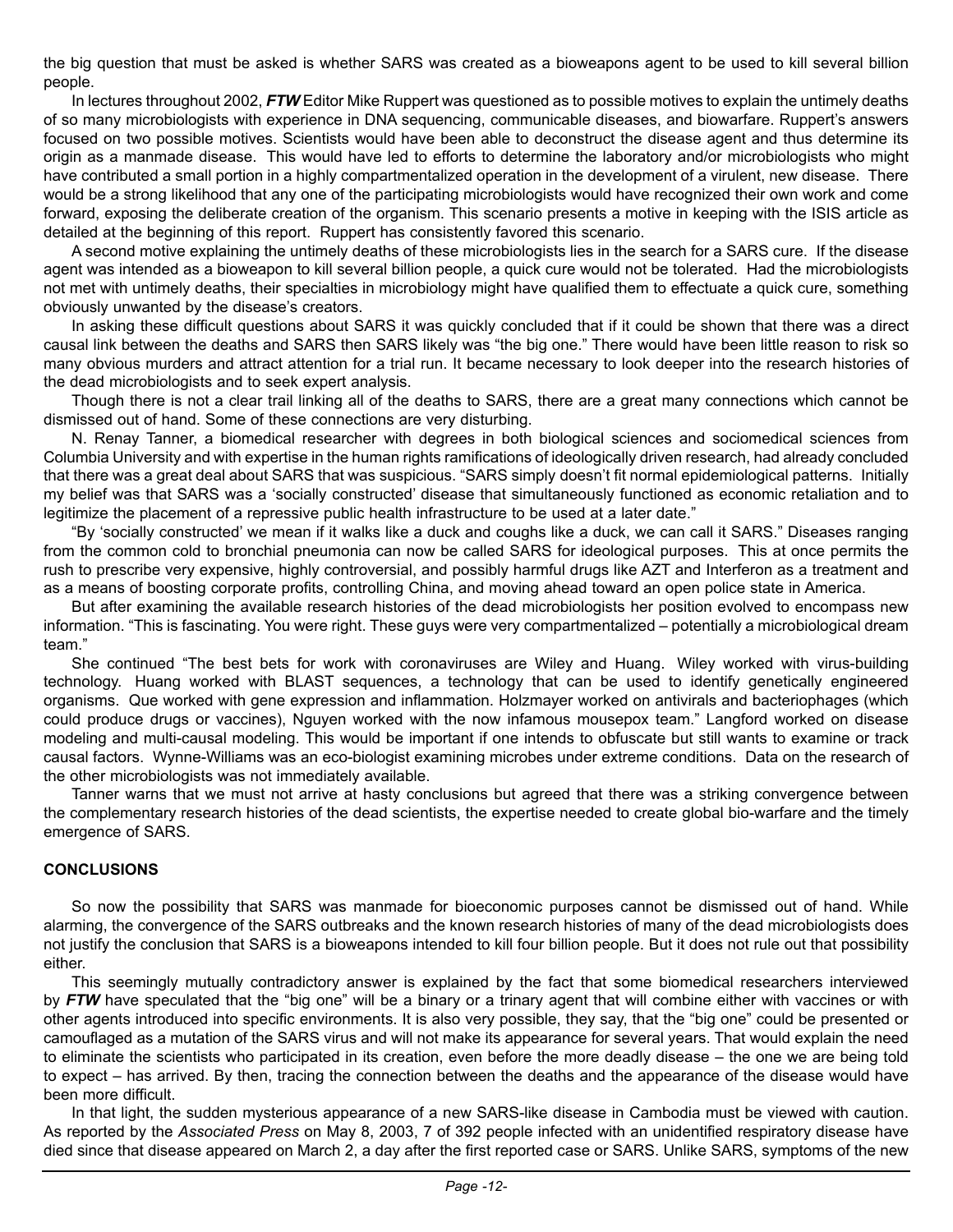disease also include diarrhea and a stable, rather than elevated, white cell count. What are the chances that two new deadly diseases suddenly emerge within twenty-four hours of each other?

And as death rates for SARS are continually revised upwards – now 15% according to a WHO statement released on May 8 - there remains the possibility that SARS, as unsettling and disturbing as it already is, may become something much more horrifying. Extremely close attention needs to be paid to future reported mutations of the virus and the incidence of any other diseases which may soon make their appearance.

That SARS is being man-manipulated is beyond question. That SARS is man made is extremely likely. That SARS is only beginning to change our lives is certain. Whether or not SARS is or will become a disease killing hundreds of millions and perhaps billions of people remains to be seen. But we are right to be wary. We are justified in being distrustful of governments and corporations giving us data on SARS and how to respond to the data and the disease. And we are certainly justified in being concerned about what is coming next.

-- Wayne Madsen is a Washington-based investigative journalist and former naval officer assigned to the National Security Agency. He testified before Cynthia McKinney's hearing on the genocide in the DRC in May 2001 and has worked with Bob Barr on privacy legislation in the past. He wrote the introduction to Forbidden Truth. Madsen can be reached at: WMadsen777@aol.com

Special thanks to Jon Rappoport o[f www.nomorefakenews.com](http://www.nomorefakenews.com/)



## **The Mouse That Roared**

### **9,000** *FTW* **Subscribers Take on America (and the World)!**

May 21, 2003, 1500 PDT (FTW) – Since our ad ran in *The Washington Post* last Friday we have been completely overwhelmed with email and calls from people who want to help run the ad in more newspapers in America and around the world.

Well, we've got your request covered!

#### **FIRST SOME STATISTICS**

The *Washington Post* ad reached an audience of more than 2.5 million people. According to Washington insiders we have spoken to, the effects of it are still reverberating throughout our nation's capitol. While we are confident that our ad hastened and very likely caused, the April 26 firing of Army Secretary Thomas White, other recent departures were also very likely influenced by it. Those include:

Ari Fleischer (White House press secretary) who announced his departure on May 17th;

- Mitch Daniels (White House budget director) who announced his resignation on May 6th (after The Washington Post had received the ad copy); and,

- Christie Todd Whitman (EPA Administrator) who announced her departure on May 21.

While it would be unreasonable to assume that our ad was solely responsible for their departures, we do know that the ad addressed issues that touched all four of them directly. In the case of Daniels it was announced that he had been subpoenaed in a stock fraud investigation right after his resignation. That had been in the works for some time. The point is that our ad highlighted either the personal liabilities each person carried with them, or the risks inherent in the position itself. It made a difference! These departures going in to an election cycle are the administration's way of shedding liabilities and possibly (in Whitman's case) someone saying, "I just can't do this anymore!"

That's part of what ads like this can do.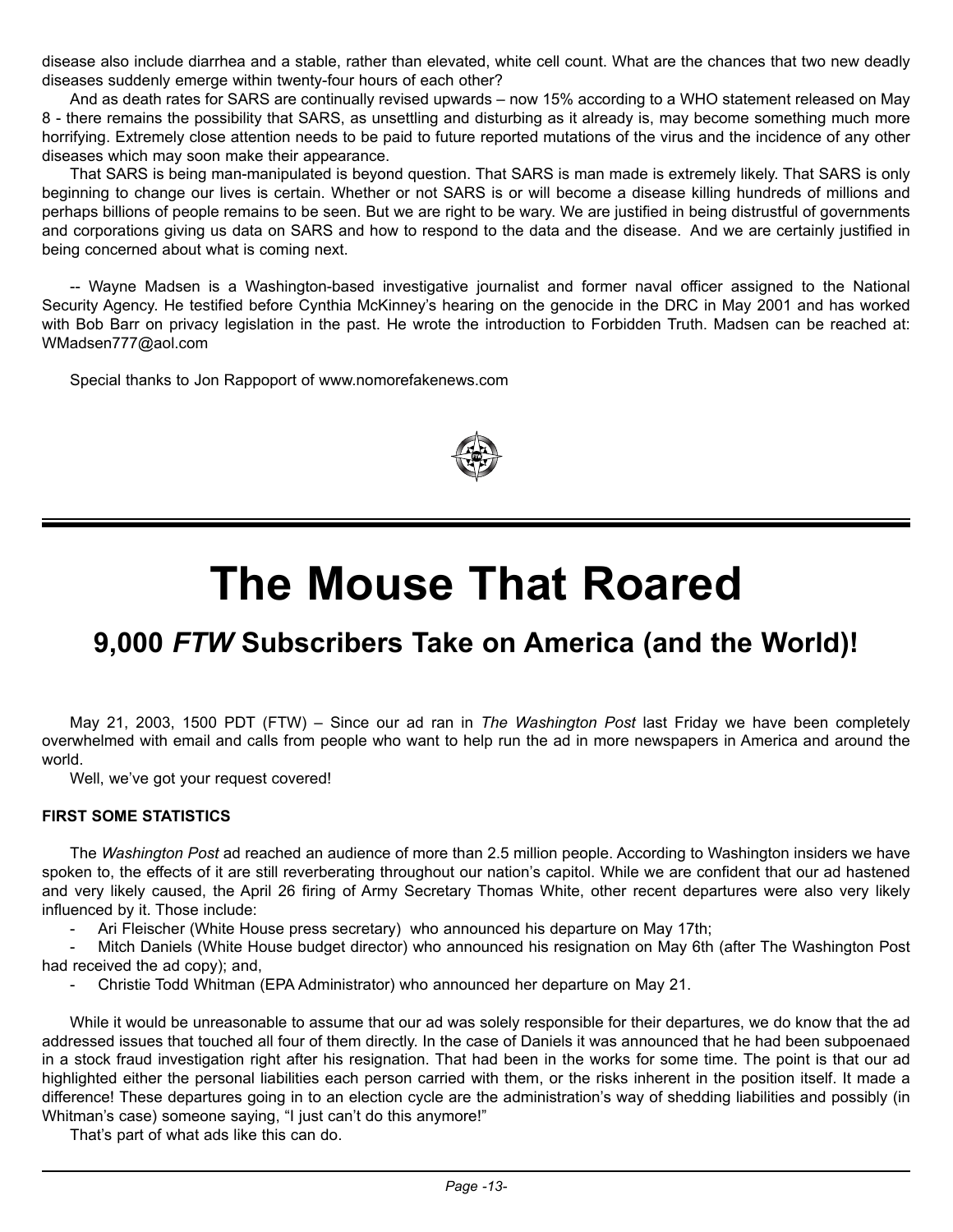Ken at our ad agency has put together an amazing ad buy, the Top 12 newspapers (readership wise) in the United States:

> *Atlanta Journal Constitution Boston Globe Chicago Tribune Dallas Morning News Los Angeles Times Miami Herald New York Times Philadelphia Inquirer San Francisco Chronicle Seattle Times Minneapolis Tribune Arizona Republic*

Together, the readership of these newspapers is between 25-40 Million people!

If someone purchased these full-page ads individually in these newspapers it would cost well over \$500,000. We got a price of just \$100,000 for all 12 cities!

#### **LET'S DO THE MATH**

*FTW* has a little over 9,000 subscribers. If everyone put in JUST \$10.00 (ten) dollars we would have \$90,000 to run the ads! That's it. That simple.

9,000 FTW subscribers could affect the thinking of 40 MILLION AMERICANS! Now that's saying something! That is voting with your money!

#### **WHAT SPIRIT!**

A gentleman in Seattle phoned to say he and his wife discussed foregoing their summer vacation plans and putting their \$4,000 towards running the *FTW* ad in the *Seattle Times*. Another long time subscriber has pledged several thousand more to see the ad run in more places. A kid in Florida is putting on a benefit concert with his band to raise money to see the ad run in Florida.

#### **REALITY**

This is our time. This is our chance to reach and influence many, many millions of Americans (and readers world-wide)...and to wake them up!

We know that not all of you will send in \$10 to make this happen.

We also know that many of you will and can gladly offer several hundred or several thousand dollars to make this happen. Please do. This may be our last chance at free speech. NEVER in the history of America has such a message had the opportunity to reach this many people in print!

A separate account has been set up through our advertising agency to handle all of the donations. The money will be used EXCLUSIVELY to buy ad space.

We have 30 days to raise \$100,000 to buy the ad space. This is completely possible! The Mouse That Roared...will make a difference. Be part of this.

Make checks payable to: More Than News Productions - memo: FTW AD

Send to: From The Wilderness Ad Donation PO Box 6061-350 Sherman Oaks, CA 91413

You can also donate online at: http://www.fromthewilderness.com/FTW\_Ad.html *Note: Credit cards can be used to make donations but once the ad buys are placed, no refunds can be given.*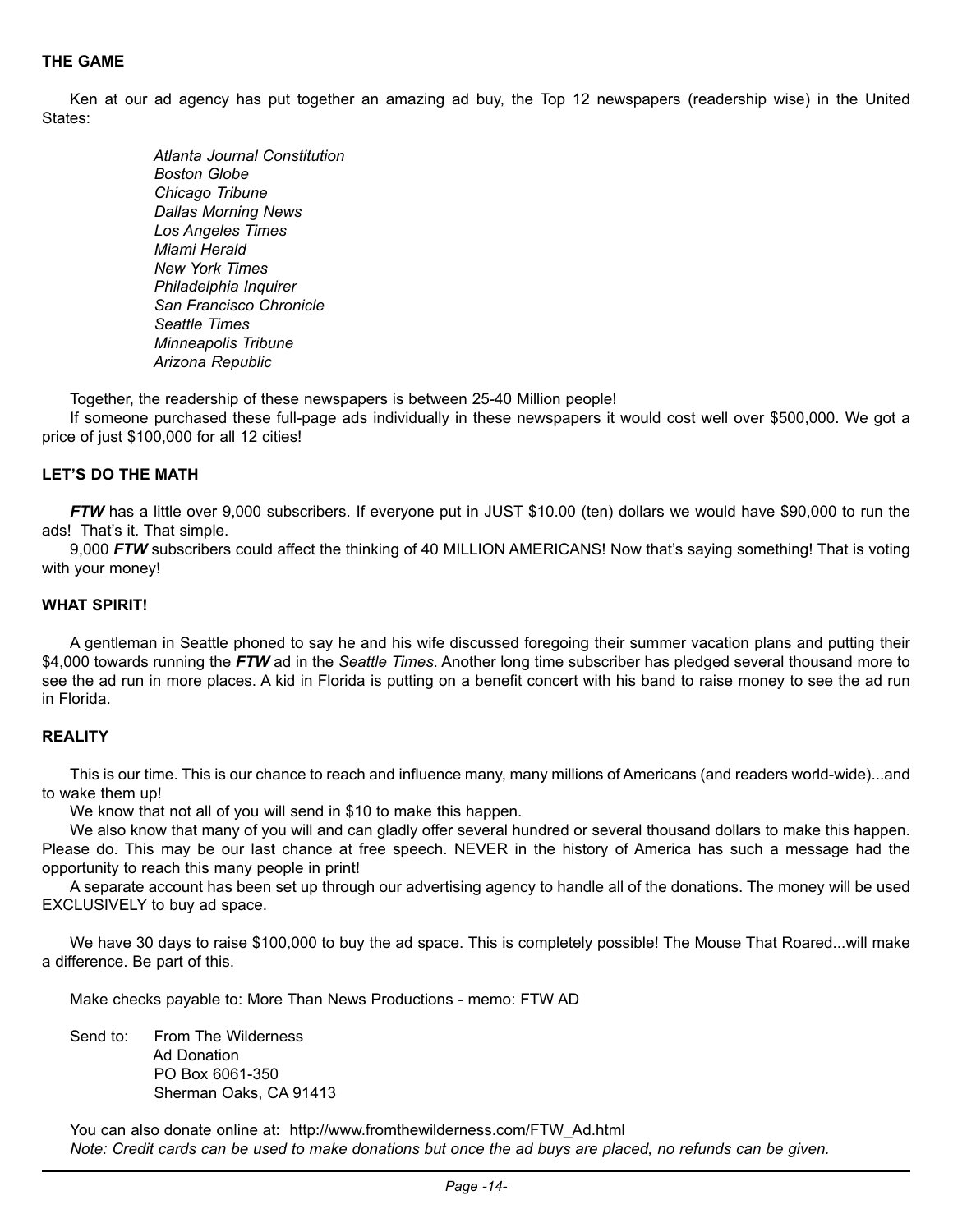

### **If you were a subscriber to** *From The Wilderness***, here is what you would already know...**

**PEAK OIL** – The war which "will not end in our lifetimes" is being waged because the world is beginning to run out of oil and gas. The gap between demand and production will increase forever. This is called Peak Oil. There is only enough conventional oil to last at present consumption rates for 35 years. Yet demand is increasing every year. There are no more large reserves to find.<br>The Caspian Sea "bonanza" which was estimated at 250 billion barrels (Gb) in 1995-6, has turned out two years of drilling. The world consumes a billion barrels of oil every 12 days.

On average, every barrel will now be more expensive to pump. Oil fields are dead when it takes more energy to pump oil than one gets<br>from burning it. The only sources of cheap oil, in quantity, are the OPEC nations of the Iran has already passed its peak of production and will begin to import gasoline next year. The U.S. passed its peak of production in 1970. Within 20 years we will be importing 70% of our oil. So will China. About 60% of all recoverable oil is in the Middle East.

Hydrogen is too far away. It takes more than 3,000 gallons of gaseous hydrogen to equal one gallon of gasoline. Fuel cells do not create energy - they only store it. Producing commercial hydrogen requires both electricity and natural gas. It takes more energy to produce hydrogen than burning it yields. It is too late to change the infrastructure before economic and social crises begin.

<u>The war which will not end in our lifetimes will include</u>: Saudi Arabia, Iran, Colombia, Venezuela, West Africa, and the Southwest<br>Pacific; anywhere there are significant reserves of oil and gas. These conflicts are being *Strategy of the U.S*. Afghanistan and Iraq were only the beginning.

**AMERICAN CIVIL LIBERTIES** – This ad is gratefully placed while Americans still have the right to speak publicly. Since<br>9/11 five amendments of our cherished Bill of Rights (the 1<sup>st</sup>, 4<sup>th</sup>, 5<sup>th</sup>, 6<sup>th</sup>, and 8<sup>th</sup>) have by provisions of the Patriot Act, The Homeland Security Bill and administration policy. A law secretly drafted by the administration and pending introduction, Patriot Act II, seeks further major revocations of our liberties. Some 112 major cities and the states of Hawaii and Alaska have passed resolutions opposing the Patriot Act.

The government may now forcibly vaccinate Americans with vaccines that have not been tested for efficacy, incarcerate them for refusal, and seize their property. Yet it has granted immunity to preposterously wealthy vaccine makers when people become seriously ill or die as a result. Already, three have died from smallpox vaccines and scores have become ill.

**THE ECONOMY** – Two million have lost jobs since 2001. Corporate fraud still destroys America's pension plans. The Pension Benefit Guaranty Corporation is insolvent. Deficits are soaring. Social Security is being looted. State and local governments are<br>severely troubled. Individual and national debt is at unsustainable levels and personal bank criminal money through Wall Street each year—most of it from those who control the global drug trade.

**DRUGS** – There were no opium poppies in Afghanistan on 9/11. According to the New York Times, ABC, and the DEA, the<br>Taliban wiped out opium production before 9/11. Yet since the U.S. occupation, from areas controlled by t Afghanistan is again the world's leading opium producer. This has restored an estimated \$200 billion in cash to the world banking system.

TAXPAYER\_MONEY\_STOLEN – Last year Senator Fritz Hollings asked the White House to submit an audited federal<br>budget. It refused. CBS News and *INSIGHT* Magazine have told us that the Pentagon has "lost" more than \$3.3 trill money between 1999 and 2001. That money—your money—is gone. Corporations like Lockheed-Martin and DynCorp—which has<br>been connected to a child prostitution ring in the Balkans—have contracts to do the data processing for th HUD made an adjustment to their checkbook after "misplacing" \$59 billion. There are many connections with Enron. Herbert "Pug" Winokur sat on DynCorp's Board until recently and was also the chair of the Enron finance committee.

HIGH\_CRIMES – The Bush Administration, like the Clinton Administration, is committing crimes. It has illegally refused to<br>release Reagan-Bush presidential papers. It has hidden the records of the Vice President's Energy Ta appellate court ruling. It has concealed possible criminal conflicts of interest involving John Ashcroft who received 2000 campaign donations from Exxon-Mobil, now identified as a target of multiple three-year grand jury investigations, which have just produced<br>New York felony indictments. As known targets of those grand juries, Mobil and BP were allow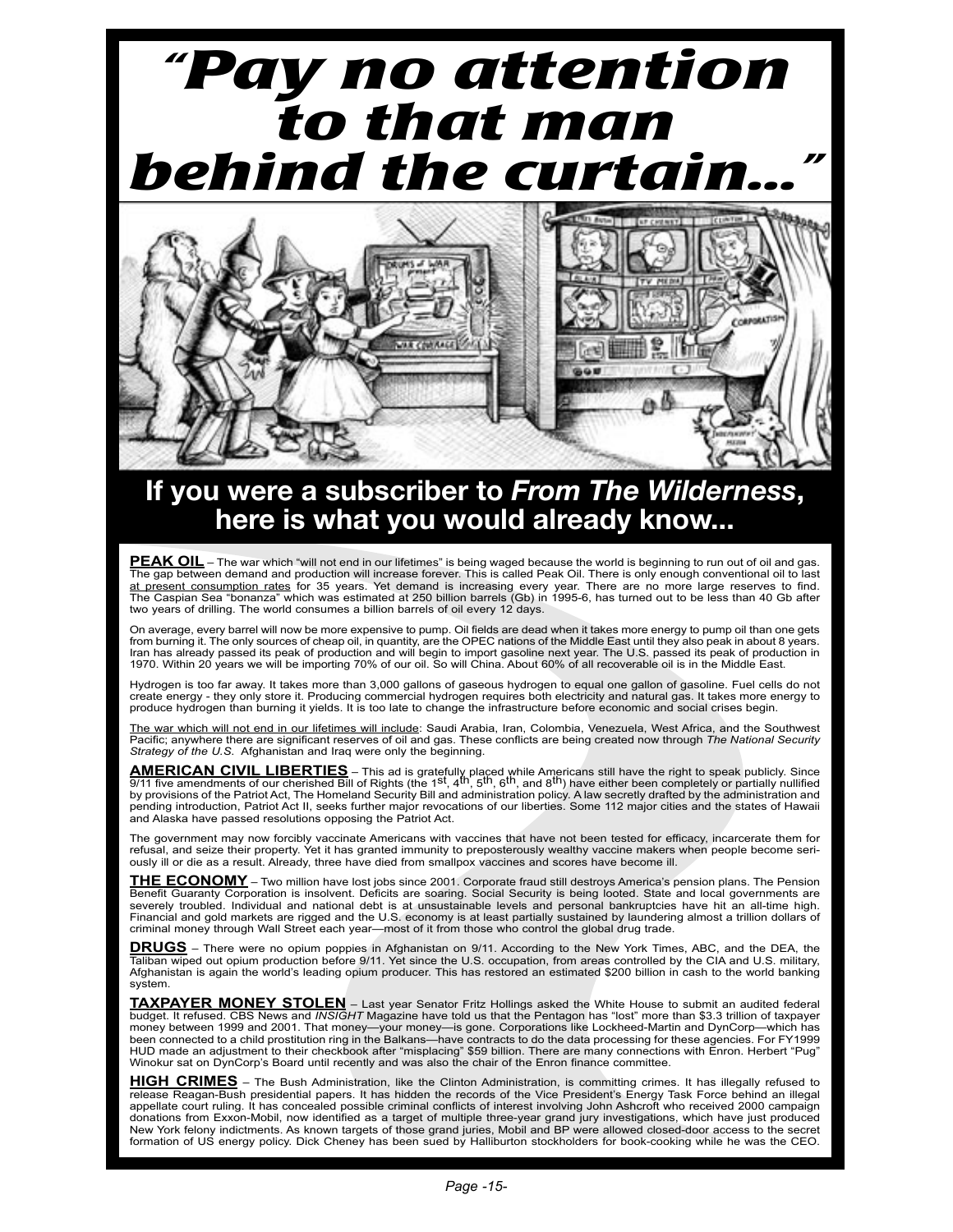Recently, Bush, Cheney, Rumsfeld and Powell presented documents, now acknowledged to be forgeries, to argue for the invasion of Iraq.

**9/11** – There is overwhelming evidence from public and congressional records that the Bush Administration had full foreknowledge of the 9/11 attacks and did nothing to prevent them. Reported billions in 9/11 insider trading have resulted in official silence rather than asset forfeiture. Standard FAA and NORAD procedures requiring fighters to be scrambled were contravened during the attacks. One supervisory FBI agent, who actively and forcefully interfered with five separate investigations that might have prevented the attacks, as acknowledged by other FBI personnel themselves, was actually promoted afterwards.

#### **THE FOLLOWING PEOPLE HAVE PAID THEIR DUES AND PERSISTED IN TRYING TO DISCUSS THESE ISSUES—THEY HAVE A RIGHT TO BE HEARD.**

*The Pentagon has consistently refused to produce audited financial statements and has "undocumentable adjustments" of over \$3.3 trillion in recent years. Despite significant budget increases, the Army indicates that they cannot produce audited financials for*  FY2001 as a result of "the loss of financial management personnel sustained during the September 11 terrorist attack." Secretary<br>Rumsfeld can, however, issue billions in new mission-critical contracts to private contractor *systems that are mysteriously missing \$3.3 trillion. The more money that goes missing at the Pentagon, the more those responsible*  appear to profit from failure. Our national security is controlled by political appointees who cannot protect their own bank accounts<br>and office building, but can move resources out of the hands of experienced military lea *and other corporations to wage war. To add insult to injury, the Army has issued no-bid sole-source contracts to Halliburton to manage Iraqi oil. The State Dept USAID has awarded a no-bid, sole-source contract of up to \$500 million to CSC DynCorp to run police, prisons and judiciary in Iraq. This, despite CSC DynCorp's problems related to employee sex slave trafficking and mafia associations*  in Eastern Europe. This is not a military run by experienced government employees loyal to the American people. This is a stock<br>market play that is all dirty laundry and no accountability. \_\_\_\_\_\_\_\_\_\_\_\_\_\_\_\_\_\_\_\_\_\_\_\_\_\_\_\_\_\_\_\_\_

nary and no accountability.<br>Assistant Secretary of Housing—First Bush Administration, Former Managing Director—Dillon Read

*U.S. Army Field Manual 27-10, The Law of Land Warfare, binds President Bush in his constitutional capacity as Commander in*  Chief of U.S. Armed Forces. Paragraphs 498 and 500 of the Manual expressly incorporate the Nuremberg concept of Crimes<br>Against Peace, and apply them to U.S. Government Officials, whether civilian or military. The 1945 Nure *The United States government prosecuted and executed Nazi Leaders at Nuremberg for the commission of Crimes against Peace, among other international crimes. I oppose the imposition of the death penalty upon any person for any reason. But because he has*  committed a Nuremberg Crime against Peace by waging a war of aggression against Íraq in violation of the United Nations Charter<br>and the Kellogg-Briand Peace Pact, President Bush should be impeached, convicted and removed f *"high crimes and misdemeanors" in accordance with Article II, Section 4 of the United States Constitution.* -- **Francis A. Boyle, Professor of Law, University of Illinois College of Law in Champaign**;

Founder—National Campaign to Impeach Bush, Cheney, Rumsfeld & Ashcroft.

Beware the Land of Oz. For it is only in the Land of Oz that a handful of vainglorious men could send hundreds of thousands of young<br>soldiers off to fight in an illegal war. And only in the Land of Oz can The Grand Wizard security. And, where but in Oz could a felon, convicted of lying in public, be put in charge of Total Information Awareness? In America,<br>160,000 veterans suffer chronic illnesses from the first Gulf War and tonight thousan Americans had no health insurance in 2001 or 2002. Unemployment is at an 8-year high. Meanwhile, at the Wizard's court, men of<br>dubious reputation, gorge themselves at the people's expense. Expose the Grand Wizard; this is

#### -- **Five-term Congresswoman, Cynthia McKinney**

(McKinney was unseated last year after openly questioning war profiteering by corporations like the Carlyle Group and ignored 9/11 warnings.<br>A massive and illegally orchestrated crossover Republican vote in her 2003 primar by both congressional hearings and by a March 16 story by Greg Schneider in *The Washington Post.*)

[Thank you to the elected representatives who have challenged the new Empire, including: Ron Paul, John Conyers, Dennis Kucinich, Russ Feingold, Barbara Lee, James Sensenbrenner, Dan Burton, Bob Barr, Henry Waxman, Pat Leahy, Ron Wyden, and Paul Wellstone.]

*From The Wilderness* (*FTW*) is published 11 times a year and has readers in more than thirty countries. Current subscribers include 35 members of congress and the intelligence committees of both houses. Subscribe at: **www.fromthewilderness.com**

*FTW* is not alone. Please visit these independent web sites for reliable information:



**www.globalresearch.ca • www.peakoil.net www.cooperativeresearch.org • www.solari.com www.onlinejournal.com • www.publicintegrity.org www.indymedia.org • www.narconews.com • www.gata.org www.sandersresearch.com • www.rise4news.net www.guerrillanews.com • www.museletter.com • www.scoop.co.nz http://socrates.berkeley.edu/~pdscott/ www.madcowprod.com • www.truthout.com www.unansweredquestions.org • www.lemetropolecafe.com**

*"Fascism should more properly be called corporatism, since it is the merger of state and corporate power." –* **Benito Mussolini**





© 2003 From The Wilderness Publications

illustration by Blaine Machan @ vorteximages.com

## **www.fromthewilderness.com**

*Alternate mirror websites at: www.copvcia.com*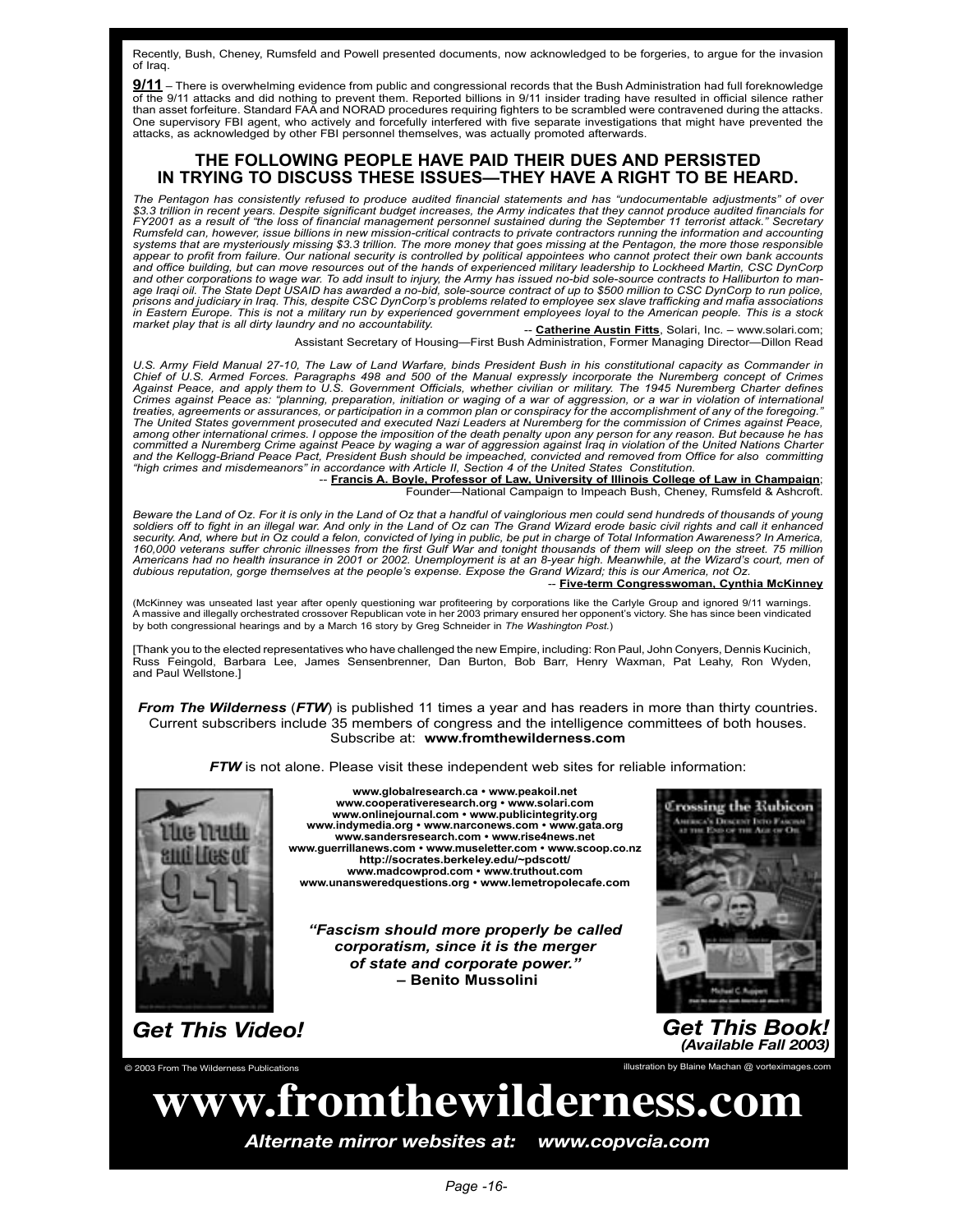## **Saudi Arabia, West Africa -- Next Stops in the Infinite War for Oil**

by Michael C. Ruppert

[Sometimes pointing out that one was right is not about ego. Sometimes it's about saying that if others had listened, a lot of lives might have been saved because things would have been handled differently. It is about saying that there are things that can be changed now to prevent that kind of damage from being carried forward... one more time.

On May 14, I watched Amy Goodman, producer and anchor of Pacifica Radio's "Democracy Now," appear on *CNN*  discussing the bombings in Saudi Arabia, and recent well-publicized statements by Senator Bob Graham -- former chair of the Senate Intelligence Committee -- suggesting that the Bush administration was engaging in a cover-up of 9/11. It was a pyrrhic vindication for me. Make no mistake, Graham is doing nothing more than damage control as he describes what happened as "intelligence failures." He should not be trusted under any circumstances. But Goodman's repeated focus on the inconsistencies, deceptions and lies of 9/11 -- on *CNN* no less -- was a bittersweet and ironic validation of positions I took on three Pacifica stations (WBAI, KPFA and KPFK) more than 18 months ago. I was labeled as: a money grubbing, conspiracy theorist; libelously as a fired ex-cop; and as an unstable mental case who did sloppy research by the likes of David Corn of *The Nation*, Norman Solomon, Larry Bensky, Sonali Kolhatkar and Marc Cooper.

Goodman has merely ignored my work. Yet, according to someone who gave it to her, she has had my tape, "The Truth and Lies of 9-11," for many months. And she knows that what I was saying eighteen months ago is exactly what Graham is trying to spin now. I know this because many people who emailed her asking her to have me as a guest sent me copies. Gore Vidal has had the tape for quite a while too. Vidal used every one of the quotes from Zbigniew Brzezinski's book, "The Grand Chessboard," which I brought to public light in the fall of 2001 in his own lengthy 9/11 article and conveniently forgot to mention the person who did the work or what he was trying to say. Now, a day late and a dollar short, the Lilly Livered Left has arrived on the scene with the brilliant observation, "Wait, we have to look at 9/11! We have to look at 9/11!"

This is so much more than "I told you so." The danger and power of a fascist empire in warp drive to control global oil reserves and crush opposition grows every day. This is all about the fact that the consequences arising from the peak and inevitable decline of world oil production are going to be the most cataclysmic events in human history. That realization is all too slowly dawning upon people who might be in a position to change the way this bloody game is being played. Richard Heinberg's new book "The Party's Over" and the diligent work of world-class oil experts like Colin Campbell of the Association for the Study of Peak Oil- www.peakoil.net - are finally making inroads into the collective consciousness of governments, business and activists.

But the herd always seems to be ten paces behind the Empire.

Having been vindicated so many times I point again to Saudi Arabia and also now to West Africa. Nine months ago *FTW* wrote that Saudi Arabia would likely be the next stop on the Empire's world tour after Iraq. Little noticed details of the recent bombings in Riyadh confirm it. And recent developments in Africa, especially Nigeria - the world's sixth largest oil producer - are sounding alarms that al Qaeda may be about to reveal an African face, including that of Osama bin Laden.

Every time my analysis is vindicated, every time an *FTW* prediction comes true, it is more affirmation that Peak Oil is real. And if Peak Oil is real, the consequences of it are going to devastate human civilization within our lifetimes. They are doing exactly that right now, today. It started on 9/11. It doesn't take a genius to read a map, just someone who is willing to look at it and choose the right road - the road less traveled. September 11th is the place where the empire remains vulnerable; there and with the criminal handling of taxpayer money and the continued looting of the Treasury. - MCR]

*"On the eve of a U.S. invasion of Iraq the deployment of U.S. military personnel in the region is also a convenient*  placement of resources for what may be a one-two punch to take over a tottering kingdom that owns 25 percent of all *the oil on the planet at the same time that Saddam Hussein is removed from power in a country that controls another 11 percent. Together, the two countries -- which have not yet peaked in production capacity -- and which are the only two nations capable of an... increase in output possess 36 percent of the world's known oil...*

*And still the American people try to ignore the fact that the administration knew about, and could have prevented, the attacks of September 11th."*

**Saudi Arabia: The Sarajevo of the 21st Century, Michael C. Ruppert** *From The Wilderness***, Aug. 21, 2002**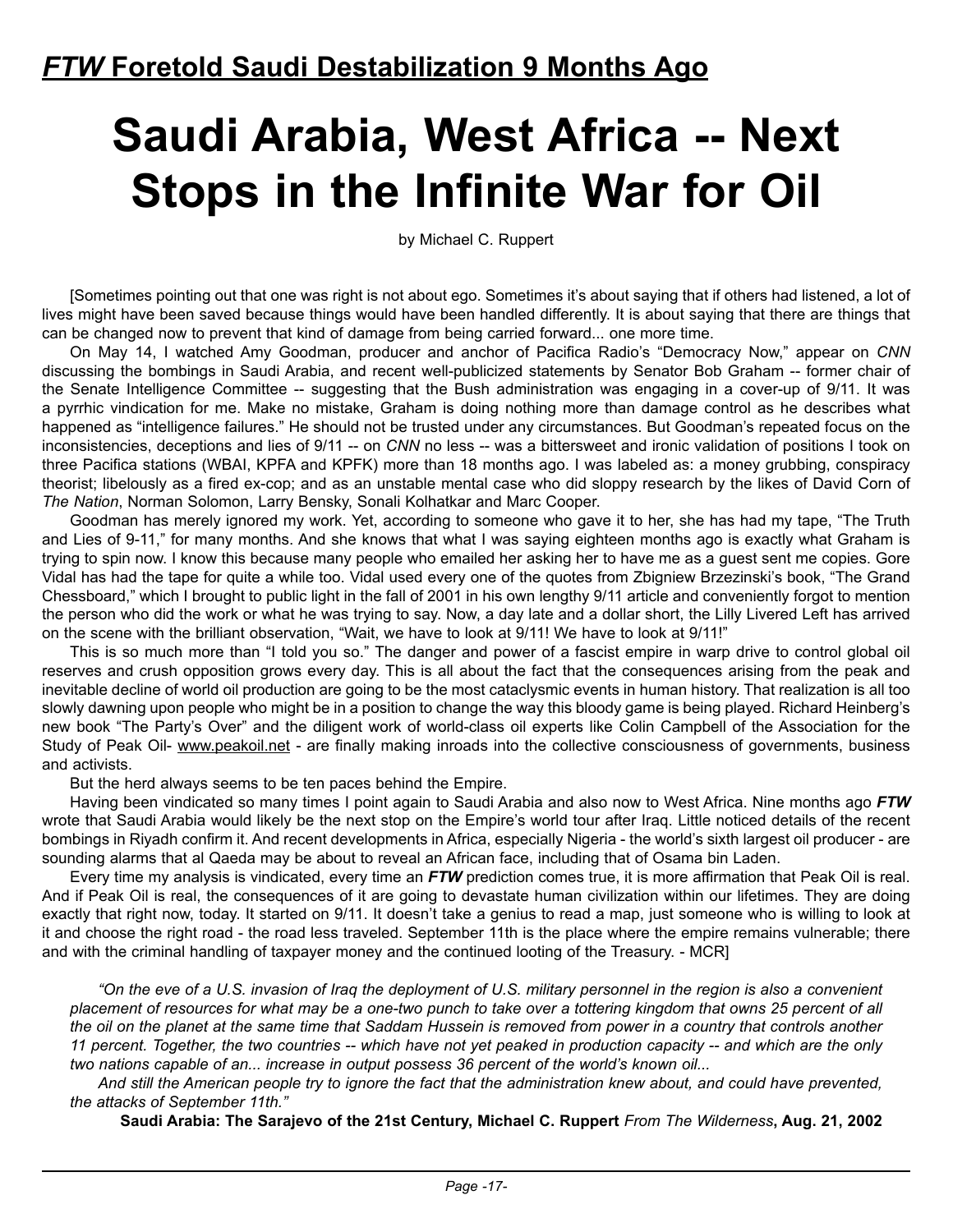May 15, 2003, 2100 PDT (FTW) - The three bombings of expatriate compounds which took place in the Saudi Capital on Monday, May 12, signal more than a "resurgent" al Qaeda. That the CIA, the Bush family and Osama bin Laden have been cooperating and doing business for decades is now extremely well documented and part of the "9/11 cover-up" being alluded to by Bob Graham, the former chair of the Senate intelligence committee, in his public remarks. As The *Financial Times* reported in separate stories on May 13, the attacks signal the possible start of a campaign to overthrow the feeble Saudi monarchy and represent a serious challenge to the royal family. Quoting a senior western diplomat in the Saudi capital the *FT* reported, "This is a serious challenge to the al-Sauds. It is on the scale of the 1979 takeover of the Grand Mosque in Mecca." As *FTW* reported last August, Saudi King Fahd remains on life support on a private island off the coast of Spain while Crown Prince Abdullah and Prince Sultan jockey for position and are ready to fight for the throne the instant the King takes his last breath. Abdullah controls the Saudi National Guard and Sultan controls the army. Both are prepared to cater to elements of the population which largely sympathize with al Qaeda, which is highly fragmented, and which do not like either of the billionaire princes.

*FTW***'s** previous reporting from last August indicated that the US was likely developing plans to destabilize Saudi Arabia, partition it, and occupy the world's largest oil fields shortly after it had successfully occupied Iraq. To read the full story please visit: http://www.fromthewilderness.com/free/ww3/082102\_saudi\_arabia\_1.html

Meanwhile, in Nigeria, the world's sixth largest oil producer, and throughout western and equatorial Africa, continuing rebel violence is laying the groundwork for NATO and US military intervention. Both developments are in keeping with Dick Cheney's "war which will not end in our lifetimes," a war to control the last remaining oil reserves on the planet.

#### **Saudi Arabia 2003**

Al Qaeda has never been known to issue warnings about pending attacks. Yet according to an *AP* story on May 13, just twenty-four hours before the attacks occurred, an al Qaeda operative calling himself Abu Mohammed al-Ablaj sent an email to the London-based Arab magazine *Al-Majalla* stating that suicide attacks targeting the Saudi regime and American interests were pending. This made it certain that al Qaeda and Osama bin Laden would be identified as the perpetrators.

As the number of deaths from the highly coordinated and synchronized machine gun and car bomb suicide attacks of May 12 varied, few noticed that one of the targets was a compound occupied by the Vinnell Corporation - now a subsidiary of Northrop Grumman. Vinnell has an interesting history about which *FTW* has written before. Previously owned by the nownotorious Carlyle Group, Vinnell is perhaps the most elite paramilitary training company in the world and it has long been reported to have heavy ties to the CIA, even to the point of providing non-official cover (NOC) for CIA officers and agents. As we reported in October of 2000, Vinnell, along with DynCorp and MPRI, are the three largest and best-connected private mercenary operations in the world.

A *Times of London* story on May 14, headlined "Firm 'Was Cover for CIA'" discussed Vinnell's spooky past, its longstanding military presence in the region and noted that the current attack was the second bombing Vinnell had suffered in eight years. It was actually the third bombing of Vinnell operations since 1991. The *Times* did not mention the fact that a Vinnell joint venture with Halliburton's Brown and Root (Vinnell, Brown and Root) had its Ankara office bombed shortly after the Gulf War by a Kurdish separatist group. Brown and Root and the Kurds have been repeatedly connected to heroin smuggling controlled by the CIA from as far back as 1977. (To learn more about the Vinnell Corp. please visit: http://www.fromthewilderness.com/free/ciadrugs/bush-cheney-drugs.html.)

Motives for these bombings might have varied as in the case of the 1991 bombing where Kurdish separatists - feeling betrayed (again) by the CIA - were seeking revenge after being left exposed and vulnerable at the end of the Gulf War.

What is interesting about the bombings is that they targeted the compound occupied by Vinnell employees at a time when most of them weren't there. An *AP* story on May 13, 2003, stated, "The seven Americans killed lived in a four-story building that was heavily damaged. Seventy Americans employed by the Vinnell Corp., a Virginia company with a contract to train Saudi military and civilian officials, lived in the building. By chance, 50 were away on a training exercise."

Recent dishonesties of the Bush administration including the use of forged documents about Iraqi uranium purchases, the failure to produce Saddam's weapons of mass destruction, and a host of 9/11 inconsistencies make carte blanche acceptance of official statements a bit difficult. Only one Vinnell victim, an African American, has been publicly identified as of this writing.

It would have been more accurate, however, to say that Vinnell was training the Saudi National Guard rather than the "military," which implies the Army. As we reported last August, the US is said to be favoring Prince Sultan who controls the Army. Conveniently, this attack undermines US ability to support the National Guard which belongs to 69-year-old Crown Prince Abdullah.

To state that these attacks are al Qaeda sponsored discloses the US's real intent. Al Qaeda is Osama bin Laden. And bin Laden, who has never been estranged from his family, which operates a multi-billion dollar corporation, does not and has never acted contrary to US interests. The Saudi Binladin Group owns a telecommunications company and operates more than 50 satellites used for cell and satellite phone transmissions. The Binladin Group has also engaged in joint construction ventures with both Halliburton and Enron. And the family maintains extremely close financial ties with the Saudi Royal banker Khaled bin Mahfouz, a player in the drug bank BCCI, and known to have provided heavy financial support to al Qaeda prior to 9/11.

Saudi Arabia is another classic example of how trickle-down economics doesn't work. The chances are good that the US would conveniently respond to a collapse of the Saudi monarchy in an operation which would see many of the al-Saud and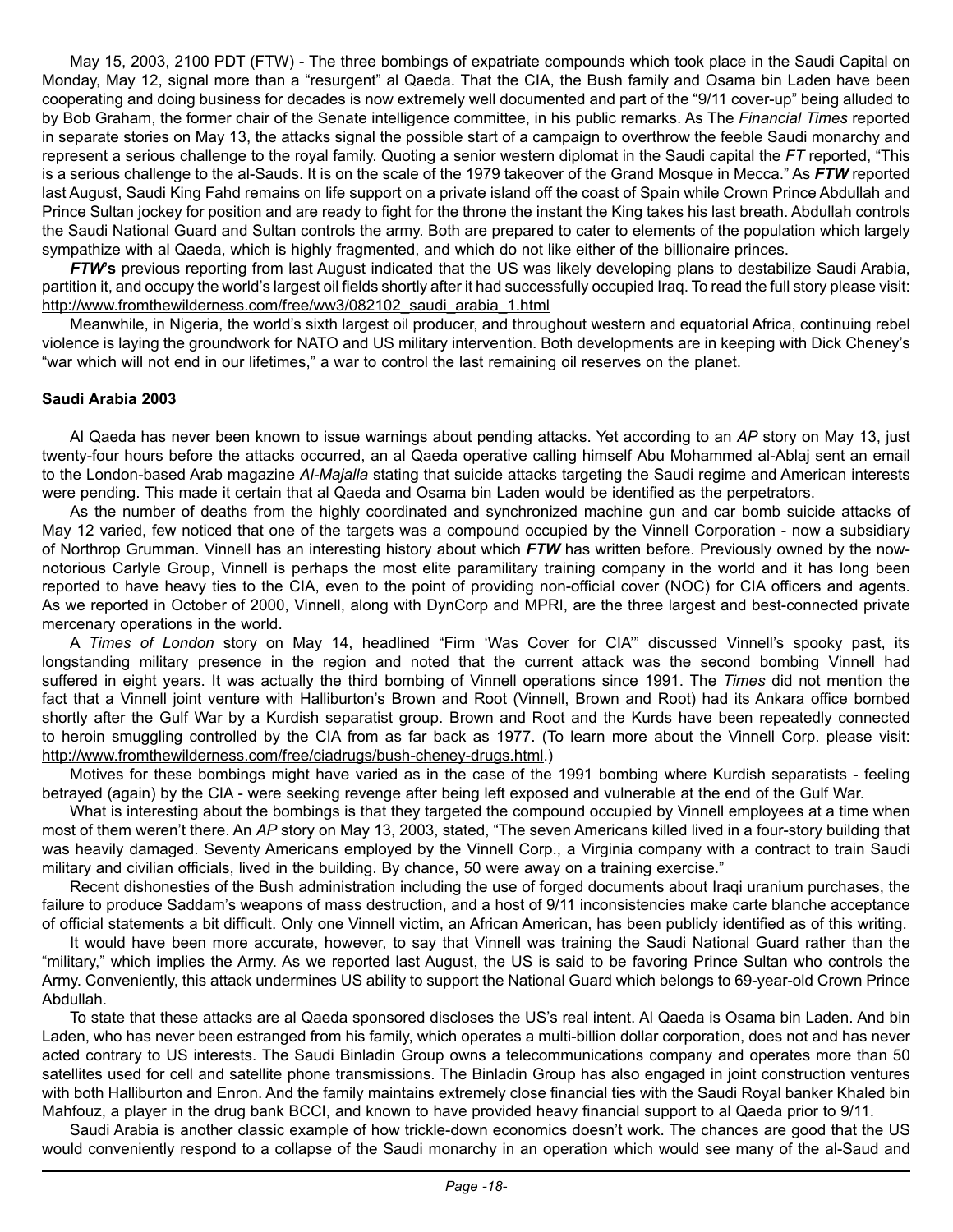Bin Laden family gratefully take their billions and watch as their country, which has only existed since the 1930s, be partitioned into several emirates or sultanates. They might safely and gratefully move into the eastern part of the country - where the oil is - under US protection and neatly dodge the wreckage they themselves have created in the rest of the country. Or they might move to Switzerland or Beverly Hills as the family of the Shah of Iran did in 1979. In recent years Saudi Arabia has become a debtor nation, borrowing money to finance social programs which remain under-funded due to declining oil revenues and corruption. The general population is violently anti-American and only tolerates the monarchy because they are afraid of it.

If bin Laden has signaled the time to attack the regime, and if we see one more serious attack in the coming weeks, the smart money says that the monarchy is finished and that the US will conveniently find it necessary to protect the oil fields. The recent move to take US military personnel out of the country was not to mollify Saudi public opinion. It was to take the fighter jets, bombers, tankers and sensitive communications gear to nearby bases in Qatar and Kuwait where a popular uprising couldn't reach them but where they could still quickly reach Saudi targets. And with the eventual partitioning of Saudi Arabia, the Muslim Holy cities of Mecca and Medina, far off in the west, would be safely separated from the oil, further weakening the linkage between the two in world opinion.

As a result of the bombing, *Reuters* reported on May 15 that as many as 60 FBI and CIA agents had arrived in-country to commence operations and assist Saudi security services with admitted shortcomings. Given the history of what happens in countries where CIA presence has rapidly grown as a result of crises, like Vietnam and Iran, it's time to start an office pool about how long the monarchy has to stay in power.

The war without end continues...

#### **Nigeria and Africa**

Before discussing developments in equatorial Africa it is essential to understand the oil picture there. There are no oil reserves anywhere which rival those of Saudi Arabia with approximately 250 billion barrels (Gb), or Iraq which has approximately 112 Gb. Current world consumption is approximately 1 Gb every twelve days and demand is increasing rapidly. The two critical factors are the accessibility of oil (both geologically and geographically) and how long it takes to get it to market. It takes about six weeks for oil from the Persian Gulf to reach an American gas tank yet it takes only about two weeks for oil from West Africa to make the same journey. Equally important, oil installations in West Africa are in direct and immediate reach of US naval forces from the Atlantic Ocean. There are no political or international coalitions which need to be massaged if intervention becomes necessary.

Nigeria, the world's sixth largest oil producer, passed its peak of production in 1979 and has estimated reserves of approximately 24 Gb. What makes Nigeria critical is the fact that it can function, with minimal investment, as a so-called "swing" producer. In the event of oil shortages there are wells, pipelines and refineries already in place and easily accessible which could accommodate a short-term increase in production to control prices or offset shortages. Shell, ChevronTexaco, and TotalFinaElf have heavy investments in the country and until recently, maintained sizeable workforces there.

Recently the US has been exerting tremendous pressure on Nigeria to withdraw from OPEC and its strict production quotas by dangling the prospect of Imperially-funded prosperity in front of it. The appeal of African oil has drawn serious US government attention, even to the point of it sponsoring a January, 2002, Washington conference titled, "African Oil - A Priority for U.S. National Security and African Development." This was reported in *The Petroleum Supply Monthly* in December of 2002 and on the World Socialist Web Site in August of the same year.

Aside from Nigeria, the five biggest oil producers in Africa - in descending order are Algeria, Libya, Egypt and Angola. Angola alone is the ninth largest oil supplier to the U.S. The U.S. currently imports more oil from these six countries than it does from Saudi Arabia. Recent projections by the U.S. National Intelligence Council as reported in *The Petroleum Supply Monthly*  estimate that the proportion of U.S. oil imports from sub-Saharan Africa will reach 25% by 2015.

I have not been surprised, therefore, as I have seen stories that revolts are brewing in the Central African Republic or that Al Qaeda has been linked to weapons shipments in West Africa where it has been reportedly seeking to relocate training bases. One report issued by the Voice of America (VOA), a CIA-connected international radio network, in November, 2002, has indicated that al Qaeda is quietly supporting nationalist and tribal insurgencies throughout West Africa.

I have previously reported that a reliable CIA source has been insisting that Osama bin Laden is comfortably living in Freetown, the capital of nearby Sierra Leone, for more than a year.

Elsewhere in the region there are signs of small to mid-sized discoveries which, while not affecting Peak Oil, are certainly keys to how Peak oil politics and economics will be played out. As reported by Wayne Madsen in the *Online Journal* on January 16, 2003, Western Sahara -- illegally occupied by Morocco in 1975 -- is now reporting significant finds, and U.S. oil companies like Kerr-McGhee, fronted by former Bush I Secretary of State and consummate oil man James Baker, are signing offshore exploration agreements with the Moroccan government. Baker and his law firm Baker-Potts turn up in every major oil development from Kazakhstan to the Balkans to Africa.

Clearly West Africa is vital to the Empire. The *Times of London* acknowledged this in a July 29, 2002, story headlined, "U.S. Presses Africa to turn on the tap of crude oil." Quoting Walter Kansteiner, U.S. Under Secretary of State for African Affairs, the *Times* reported, "African oil is of national strategic interest to us, and it will increase and become more important as we go forward."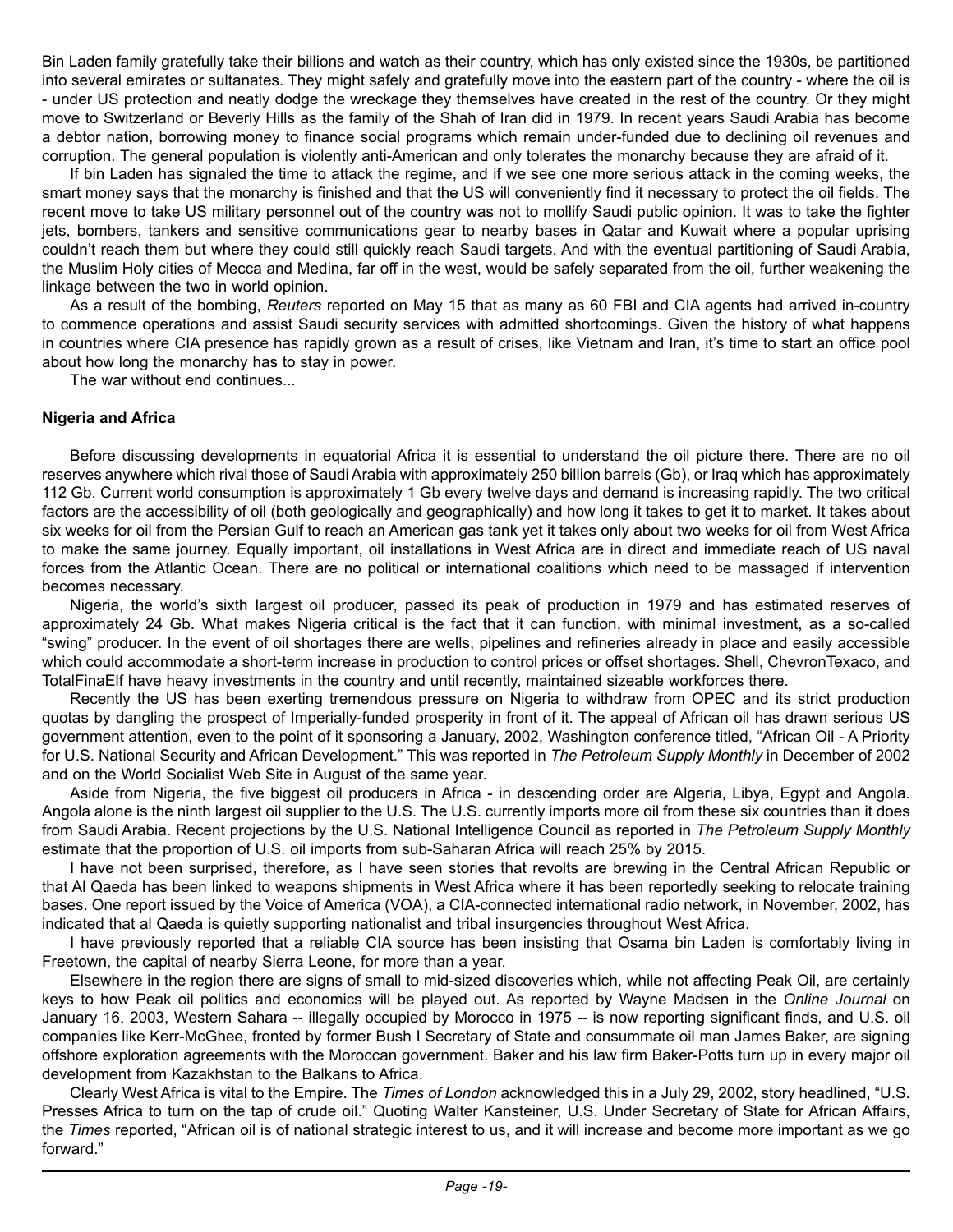#### **A Timeline of Increasing Turmoil**

- Nov. 13, 2002 *Stratfor,* a private global intelligence service reports, "U.S. intelligence sources have floated a report that al Qaeda now might represent a threat to U.S. interests in West Africa. The report could indicate growing concern in Washington that sparsely populated and obscure countries in the region could be a serious weakness in the global fight against Islamic militancy."
- Dec. 13, 2002 *Stratfor* reports that unrest in the nearby Central African Republic may spark a civil war, "in which countries throughout the continent will participate."
- Jan, 2003 A confidential *FTW* source reports that US Special Forces troops have just returned to Ft. Hood from Africa where they have been training rebels.
- Jan. 21, 2003 All Africa.com reports that the Niger delta may secede from Nigeria if inequities in oil revenue spending are not addressed.
- Jan. 22, 2003 Nigerian President Obasanjo requests an increase in Nigeria's production quota from OPEC.
- Feb. 15, 2003 *VOA* reports that Nigerian oil rig workers have started a strike over wages.
- Feb. 16, 2003 The *Gulf Daily News* reports that the strike is hurting oil exports.
- Feb. 20, 2003 *Agence France Presse (AFP)* reports that China has announced it will invest \$300 million in Nigerian natural gas exports.
- Feb. 21, 2003 *The Independent* reports that the strike has been called off.
- Feb 25, 2003 The *Miami Herald* reports that Nigeria is having to tap its strategic reserves and import gasoline because of combined shortages due to tensions in Iraq and Venezuela.
- March 20, 2003 One day after the start of the US invasion of Iraq, *BBC* reports that ten people died as a result of rebel clashes in the oil-rich Delta and that ChevronTexaco and Shell have begun evacuations.
- March 24, 2003 *AFP* reports that Nigerian production has been cut by one third due to the continuing revolt.
- April 3, 2003 *AFP* reports that the US has given seven 160-foot warships to the Nigerian Navy to protect coastal oil facilities.
- April 6, 2003 *AFP* reports that rebels have blown up a section of the main pipeline servicing coastal oil facilities.
- April 7, 2003 The *AP* reports that Nigerian production has been cut by more than 40% as a result of the insurgency.
- April 16, 2003 All Africa.com reports that the major oil companies have imposed new conditions on the Nigerian government for release of leased oil fields to indigenous companies.
- April 24, 2003 *AFP* reports that Nigeria has dispatched two of its new warship to protect oil facilities in the Delta.
- April 25, 2003 - *AFP* reports that the US company, Murphy Oil, has just signed an oil production sharing agreement for offshore Atlantic leases with the Republic of Congo where the French firm Elf already has heavy investments.
- April 28, 2003 *AFP* reports that Shell has beefed up security and is expecting attacks on its loading/refinery platforms. Reuters reports that Shell has taken out newspaper ads warning of the attacks.
- April 29, 2003 The *AP* reports that 97 oil workers, including 21 Americans have been taken hostage as rebels seize offshore oil platforms.
- April 30, 2003 Britain's *ITN* reports that the Nigerian warships are in the vicinity of the captured rigs and that the stand-off has actually been in progress for 11 days.
- May 1, 2003 *Reuters* reports that US Justice Department officials have charged former Enron and Merrill Lynch employees with a fraud scheme to boost income using Nigerian "power barges" to store natural gas for electrical production.
- May 1, 2003 *VOA* reports that NATO and its allies, according to its commander, General James Jones, will likely be focusing its attention on West African instability.
- May 2, 2003 The *Christian Science Monitor* analyzes the effects on world oil supplies caused by the continuing hostage drama. On the same day *VOA* reports that negotiations for the release of the hostages have been successful.
- May 3, 2003 *The Guardian* reports that British mercenaries are en route to Nigeria to free the hostages.
- May 3, 2003 The *AP* reports that the hostages have been released.
- May 8, 2003 A *Reuters* story reports that Halliburton has acknowledged giving \$2.4 million in bribes to Nigerian officials to obtain oil service contracts.
- May 8, 2003 Africa's *This Day Online* reports, "Shell Petroleum Development Company (SPDC) has warned that an economic, human and environmental carnage of unimaginable scale looms in the Niger Delta following an alleged threat by criminal elements to blow up a sophisticated float, production, storage and offloading (FPSO) vessel."
- May 8, 2003 *CNN* reports that seven new nations have joined NATO. They are: Bulgaria, Estonia, Latvia, Lithuania, Romania, Slovakia and Slovenia. All are or will soon be dependent upon energy imports to sustain their economies.
- May 12, 2003 *AFP* reports a new rebel attack on the Shell pipeline triggering an oil spill.
- May 12, 2003 *AFP* reports that the UN has decided to send a force of 76 peacekeepers to nearby Ivory Coast to help resolve a nine-month old civil war.
- May 15, 2003 The *AP* reports that top al Qaeda leader, Fazul Abdullah Mohammed, wanted for the 1998 embassy bombings, may have returned to Kenya in a plan to target British commercial air traffic. Britain suspends commercial air traffic to the country.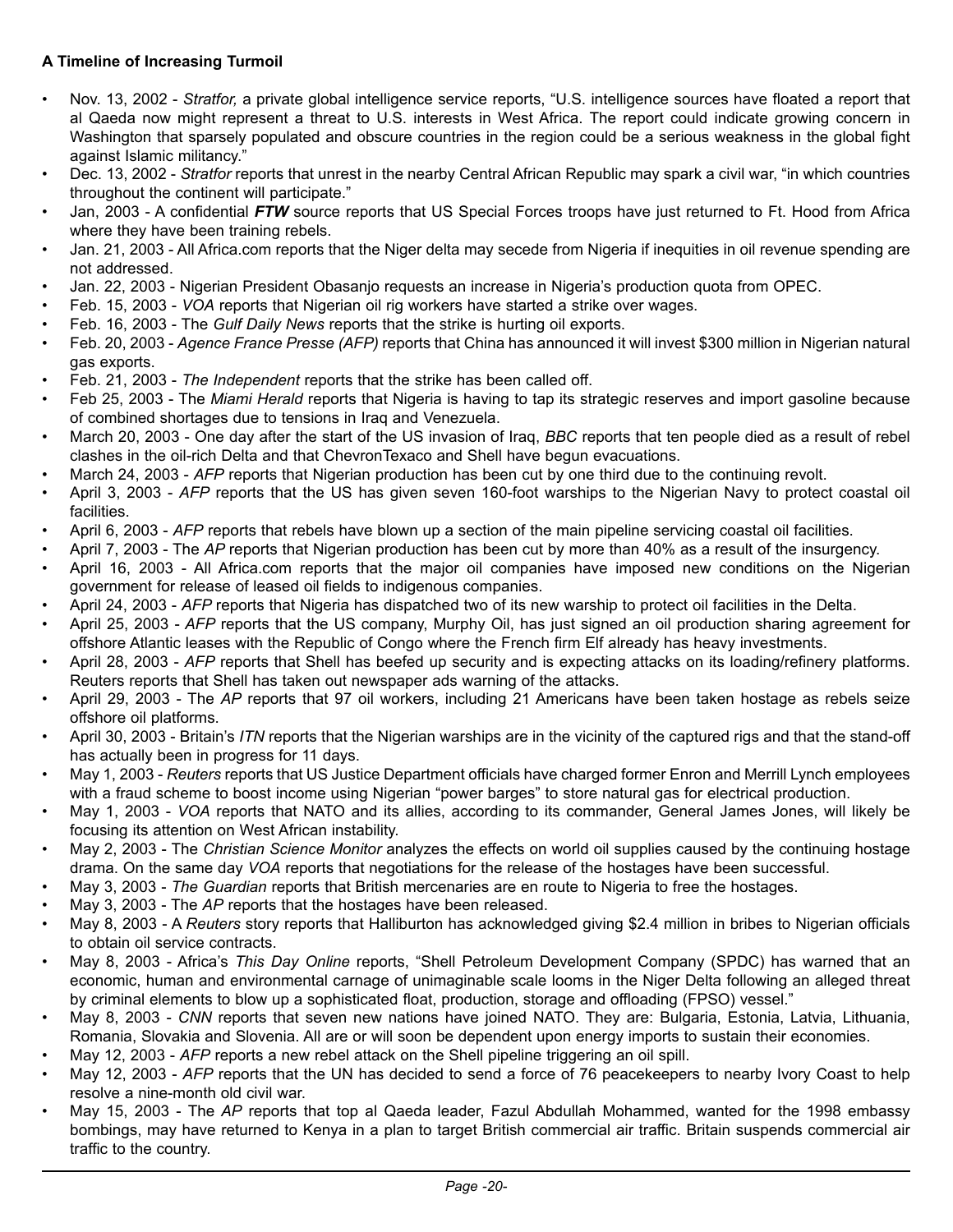In the meantime, strong support for al Qaeda and Osama bin Laden remains unaffected and generally unnoticed throughout the northern half of the African continent. And although there have been no press reports (other than *Stratfor*) describing the Nigerian rebels as being al Qaeda connected, I wouldn't want to bet that such a "discovery" will not be conveniently made when it comes time for the empire to take the oil.

It won't be long; maybe two years, maybe less. Saudi Arabia could go at any time. The map of Peak Oil doesn't always tell us when the empire will make its moves. But since 9/11 it has certainly told us where.

**Post Script:** At almost exactly the same time that *FTW* released this story a string of as many as six suicide bombings rocked the Moroccan city of Casablanca. The attacks were quickly attributed to al Qaeda.

[The following photograph, taken in March, 2002, in the Sierra Leone capital of Freetown, was published in the report, "For a Few Dollars More: How al Qaeda moved into the diamond trade" by Global Witness, April, 2003.]